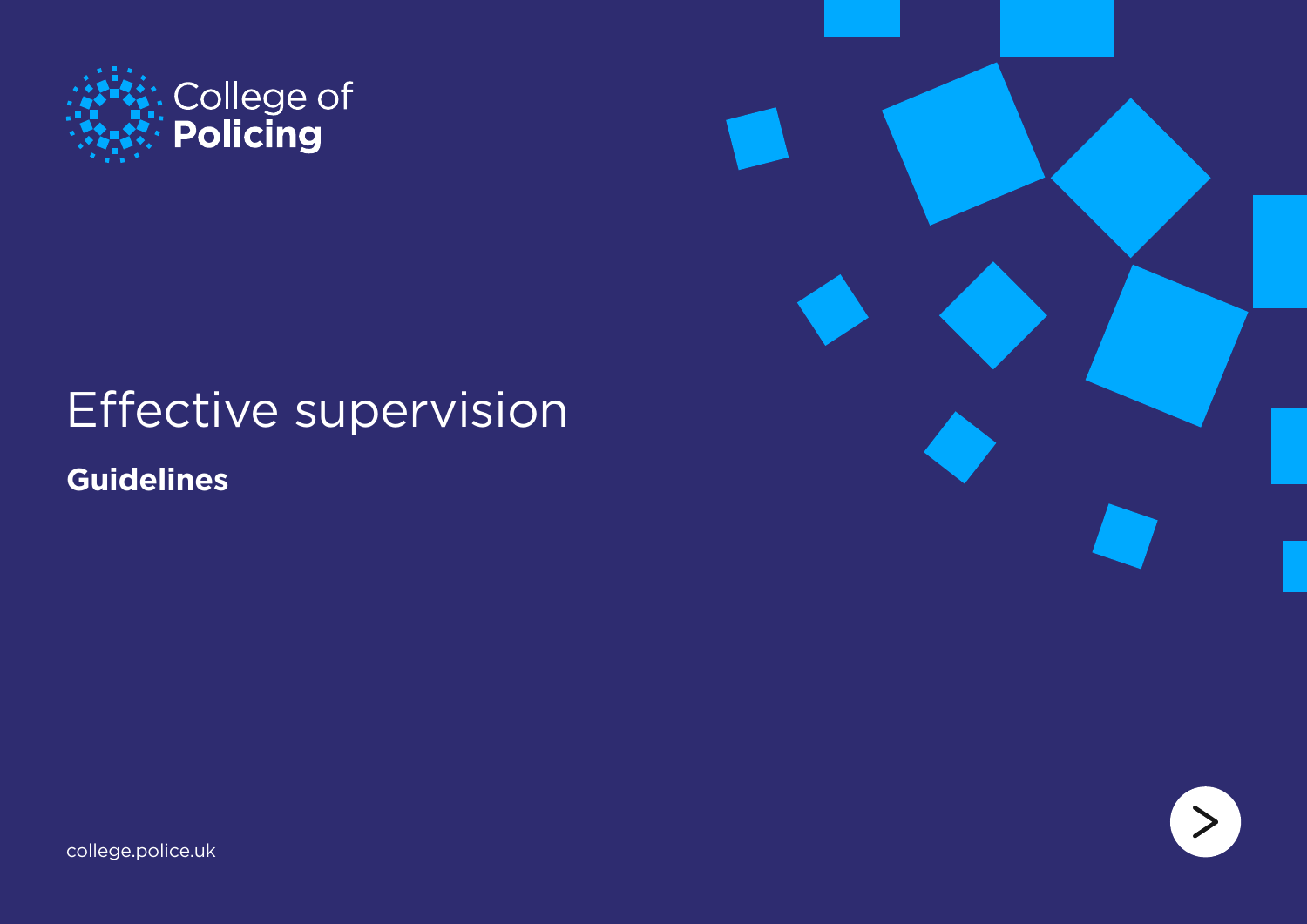ii

# **Contents**

| 1                       |
|-------------------------|
| $\overline{\mathbf{3}}$ |
| 4                       |
| 5                       |
| 7                       |
| 7                       |
| 7                       |
| 7                       |
| 7                       |
| 8                       |
| 8                       |
| 8                       |
| 8                       |
| 9                       |
| 9                       |
| 9                       |
|                         |

© College of Policing Limited (2022)

This publication is licensed under the terms of the **[Non-Commercial](https://www.college.police.uk/non-commercial-college-licence)  [College Licence v1.2](https://www.college.police.uk/non-commercial-college-licence)** except where otherwise stated.

Where we have identified any third-party copyright information, you will need to obtain permission from the copyright holders concerned. This publication may contain public sector information licensed under the **[Open Government Licence v3.0](http://www.nationalarchives.gov.uk/doc/open-government-licence/version/3/)**

If you have any enquiries regarding this publication, please contact us at **[research@college.police.uk](mailto:research%40college.police.uk?subject=Effective%20supervision)**

This document has been created with the intention of making the content accessible to the widest range of people, regardless of disability or impairment. To enquire about having this document provided in an alternative format, please contact us at

#### **[publishing@college.police.uk](mailto:publishing%40college.police.uk?subject=Effective%20supervision)**

For any other enquiries about the content of the document please email **[contactus@college.police.uk](mailto:contactus%40college.police.uk?subject=Effective%20supervision)**

College of Policing Limited Leamington Road Ryton-on-Dunsmore Coventry CV8 3EN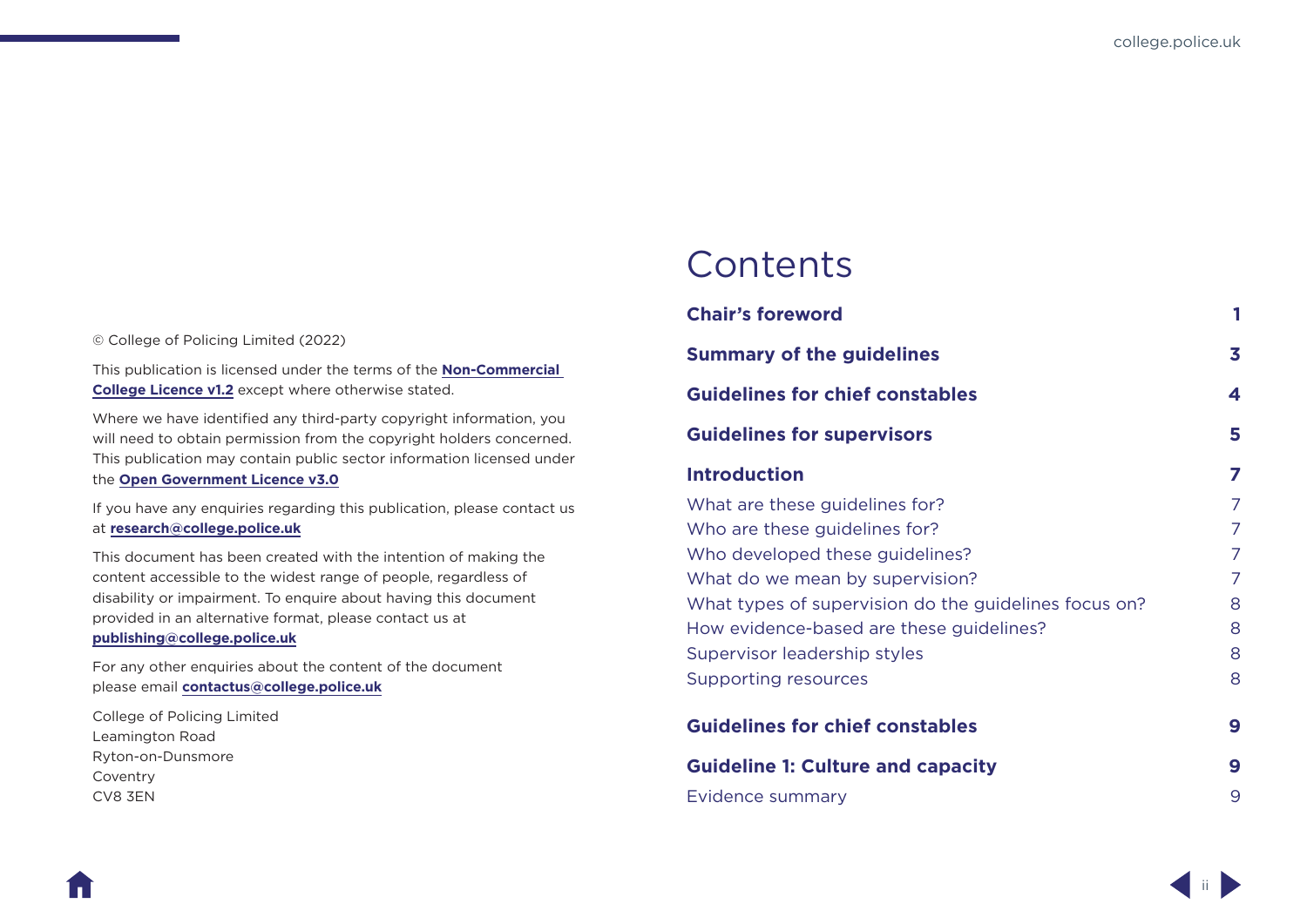| <b>Guideline 2: Capability</b>                           | 11 |
|----------------------------------------------------------|----|
| Evidence summary                                         | 11 |
| Development                                              | 12 |
| Recruitment and promotion                                | 12 |
| <b>Guideline 3: Organisational support and processes</b> | 14 |
| Evidence summary                                         | 14 |
| <b>Guidelines for supervisors</b>                        | 16 |
| <b>Guideline 4: Acting as a role model</b>               | 16 |
| Evidence summary                                         | 17 |
| <b>Guideline 5: Building effective relationships</b>     | 19 |
| Evidence summary                                         | 19 |
|                                                          |    |

A

| <b>Guideline 6: Communicating effectively</b>               | 21 |
|-------------------------------------------------------------|----|
| Evidence summary                                            | 21 |
| <b>Guideline 7: Demonstrating fairness and respect</b>      | 23 |
| <b>Evidence summary</b>                                     | 23 |
| <b>Guideline 8: Supporting wellbeing</b>                    | 26 |
| Evidence summary                                            | 26 |
| <b>Guideline 9: Supporting the delivery of good service</b> | 28 |
| Evidence summary                                            | 28 |
| Performance conversations                                   | 29 |
| Reflective supervision                                      | 29 |
| <b>Guideline 10: Supporting professional discretion</b>     |    |
| in decision making                                          | 30 |
| Evidence summary                                            | 30 |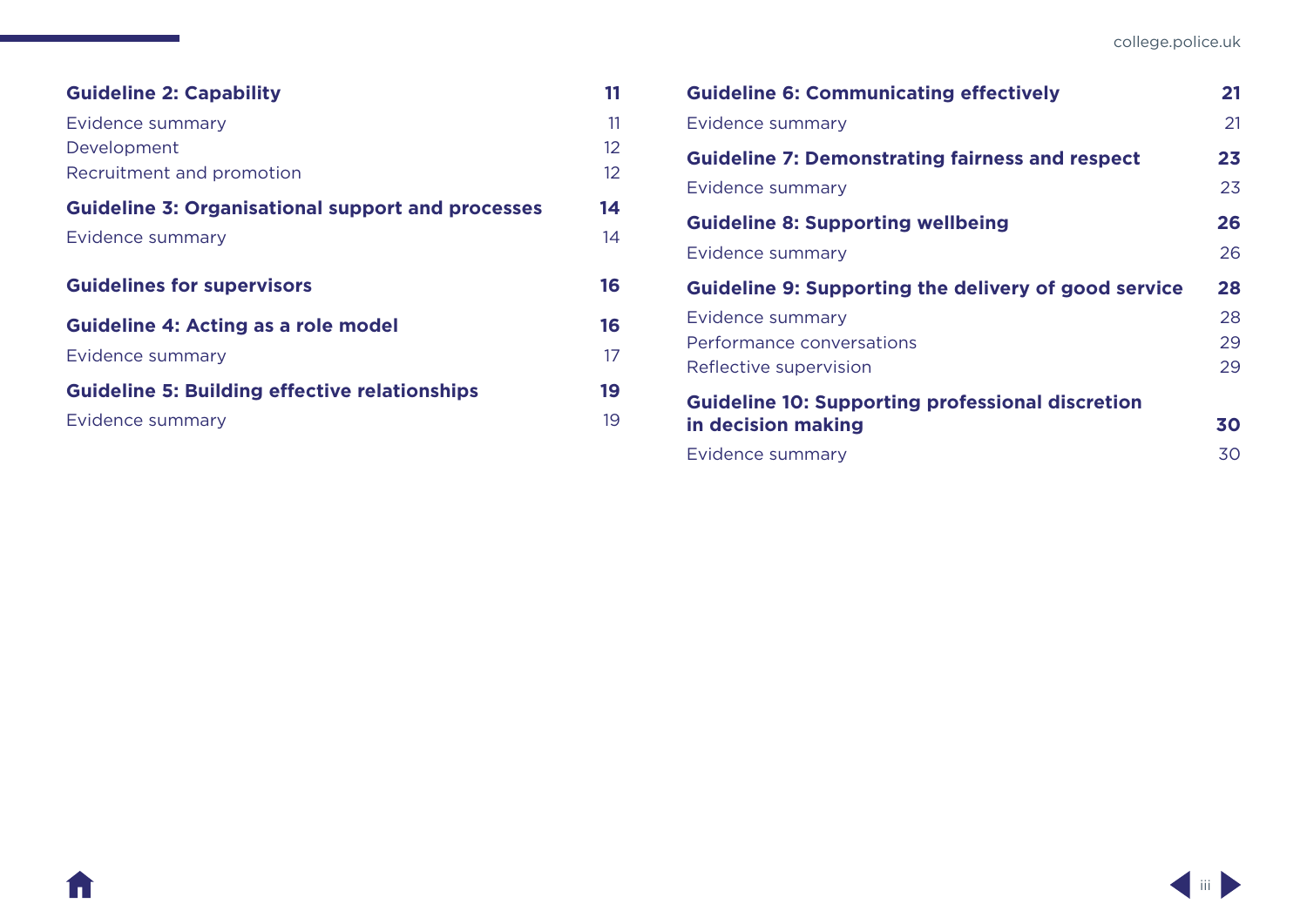# <span id="page-3-0"></span>Chair's foreword

Whatever your role in policing, be it a constable on the front line, member of police staff, volunteer or senior manager, the relationship you have with your supervisor is crucial to your performance, development and wellbeing. We can all recount that great (or poor) supervisor who directly affected these areas of our career, as well as our wider life.

It is no surprise that being a supervisor can be difficult, given the constant challenge of balancing supervisory responsibility and individual workloads. This is especially true in policing, where the operational demands and associated risk magnify the importance of the supervisory role in being able to manage competing responsibilities.

These guidelines have been developed to focus specifically on the skills and organisational support needed to be a good supervisor. Implementing them will provide greater consistency in the way that we supervise staff and will benefit us all, including the public who we serve.

The guidelines are based on the best available evidence, following an extensive review of studies and current practice, which included reviewing feedback from over 2,500 people working in policing. A Guideline Committee of frontline staff, subject matter experts and academics subsequently worked

with the College of Policing to distil the findings into a set of guidelines. Although the content of the individual guidelines is not new, taken together they provide a framework that all forces and supervisors should now aspire to deliver – whether that is a chief constable looking to provide the necessary support required by guidelines 1-3, or a supervisor endeavouring to support their staff using guidelines 4-10.

A key challenge in implementing these guidelines will be creating the time for meaningful and effective dialogue with staff. Sometimes urgent operational requirements must take precedence, but prioritising time for supervisors to focus on the wellbeing and development of their staff is an essential investment that will support them in providing the best service to the public. I do not underestimate the challenge this presents. However, it is incumbent on chief constables, as laid out in these guidelines, to review current practices and seek innovative ways to create capacity and prioritise these important interactions.

These guidelines form part of an ongoing portfolio of products and services being provided by the College to support those in supervisory roles, particularly in light of the requirements of the Police Uplift Programme. With that in mind, I'm not advocating that, as supervisors, you look to

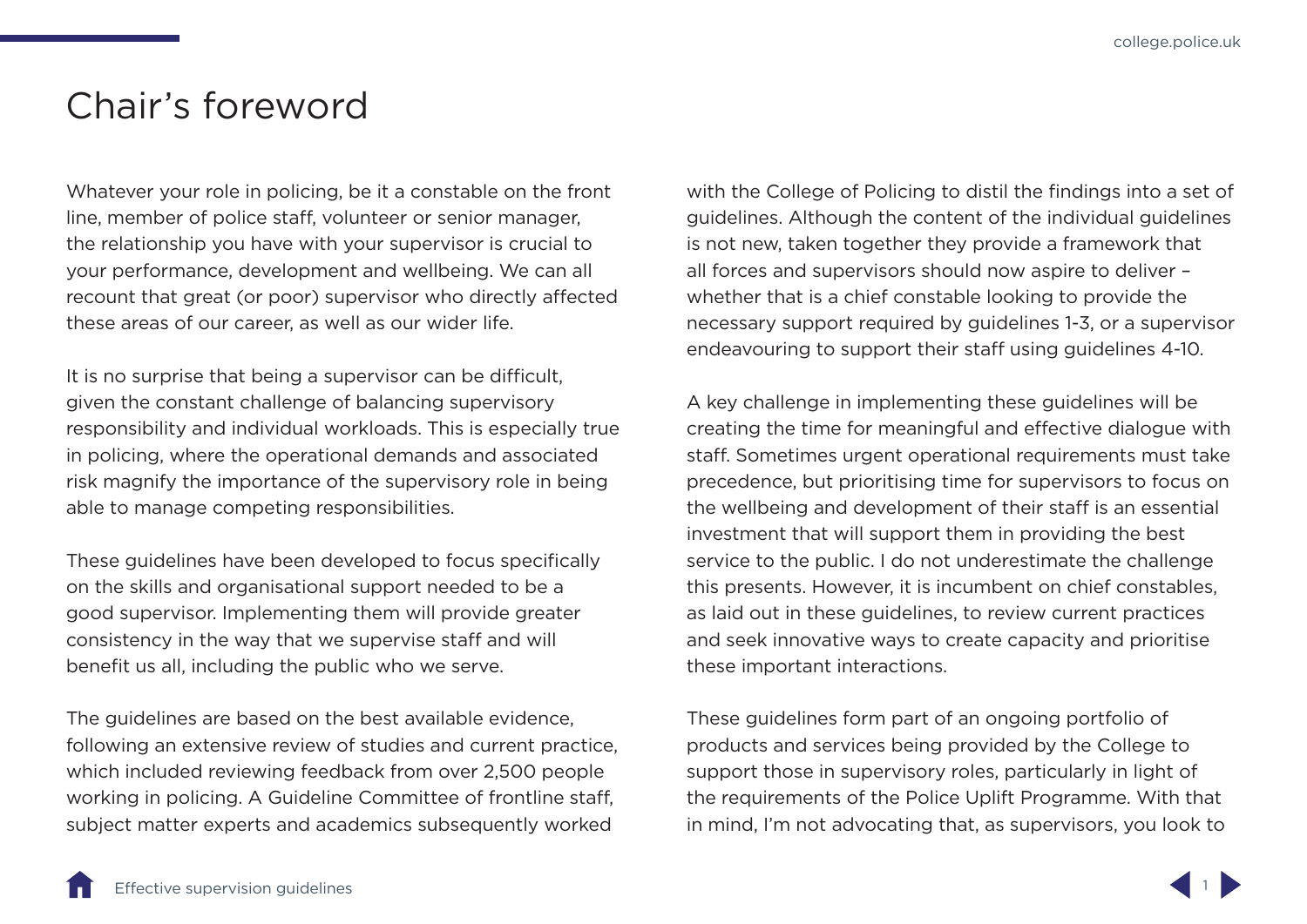implement all of the guidelines straight away. Take time to review and understand them, familiarise yourself with the supporting materials, and look to incorporate them into your supervisory activities over a period of time.

I'm also conscious that the evidence underpinning these guidelines is limited in some areas, and I would encourage the service and universities to undertake research to help develop the evidence base further. The College will launch a further call for practice to coincide with the release of these guidelines, where they will seek to identify and share examples of good practice, particularly in the area of 'making time'.

Staff have told us that they want more time with their line managers for performance reviews and personal development. These guidelines provide the framework to do so, as well as being a great opportunity for the service to focus on the benefits that effective supervision can bring.

ACC Nick Bailey Chair of the Guideline Committee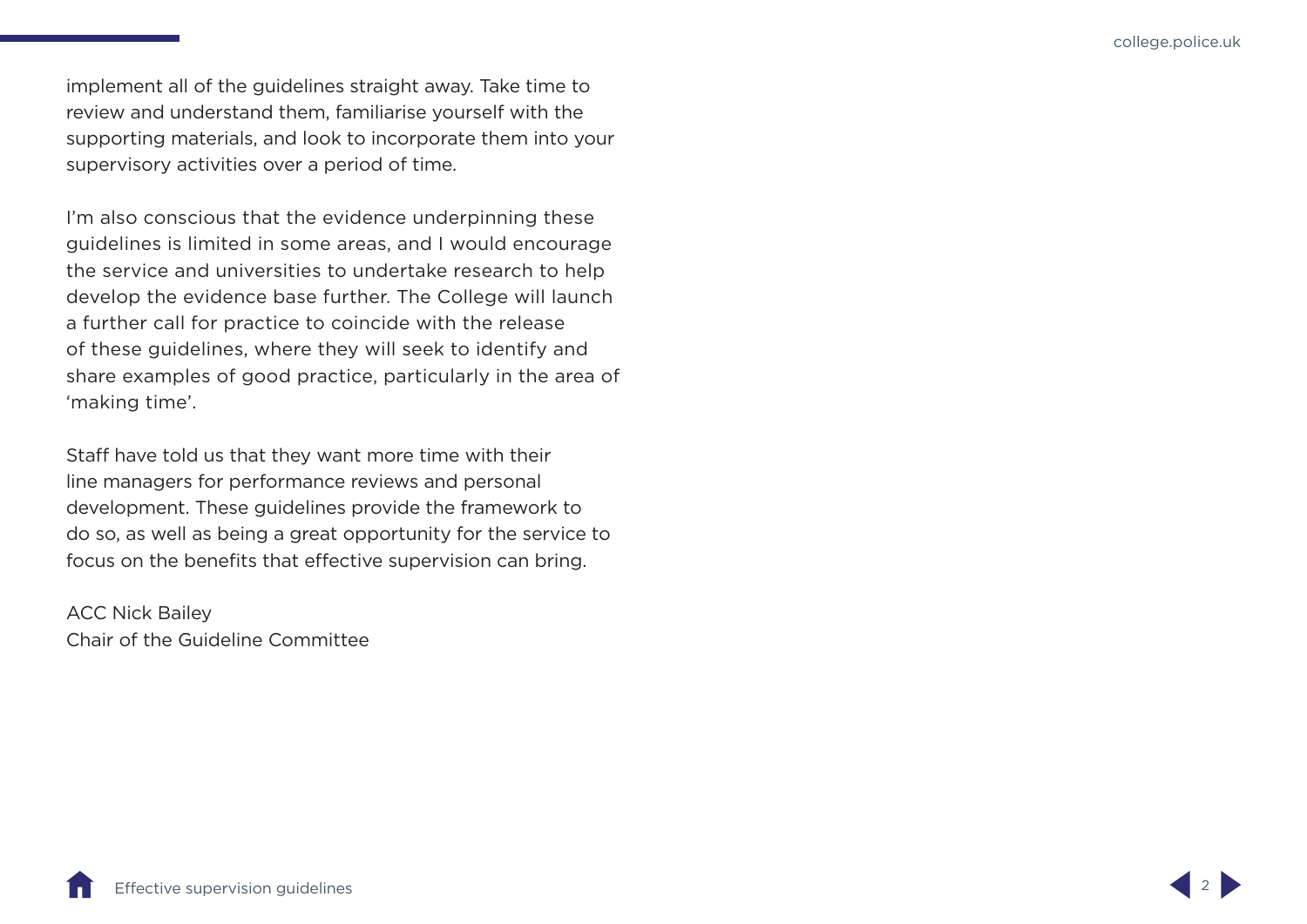# <span id="page-5-0"></span>Summary of the guidelines

These guidelines provide clear, evidence-based practice guidance on effective supervision, to support the wellbeing, learning and performance of everyone working and volunteering in the police service. They specify the actions that supervisors need to take to support their staff, as well as the behaviours they need to display to be effective in their role. They also set out the actions that chief constables need to take to support supervisors.

Unless otherwise stated, references to supervisors, staff or employees in this document are all-inclusive and cover police officers, police staff, special constables and police support volunteers.

The guidelines consist of:

- $\blacksquare$  three quidelines for chief constables, which set out the organisational structures and processes required to support effective supervision
- seven practical guidelines for supervisors

The type and strength of the evidence underpinning each guideline is shown as follows.



 Overall strength of the empirical evidence (good, moderate or limited)



Practitioner evidence available

Information about these different types of evidence is included in **[how evidence-based are these guidelines?](#page-10-1)**

The supporting information that follows each guideline includes a brief summary of the evidence and what the guideline might mean in practice.

The guidelines can also be used as part of a suite of products that are being developed by our National Centre for Police Leadership to support the development of leadership capability in policing. These include:

- **n[ew national standards](http://www.learn.college.pnn.police.uk/cl/content/summary/44714)** and **[associated learning](http://www.learn.college.pnn.police.uk/cl/content/summary/44715)  [programmes](http://www.learn.college.pnn.police.uk/cl/content/summary/44715)** (you will need to log in) for effective leadership performance
- **[Leadership expectations](https://www.college.police.uk/guidance/leadership-expectations)** including a **[diagnostic tool](https://www.college.police.uk/guidance/leadership-expectations/diagnostic-tool)** for individuals to identify areas of strength and for improvement

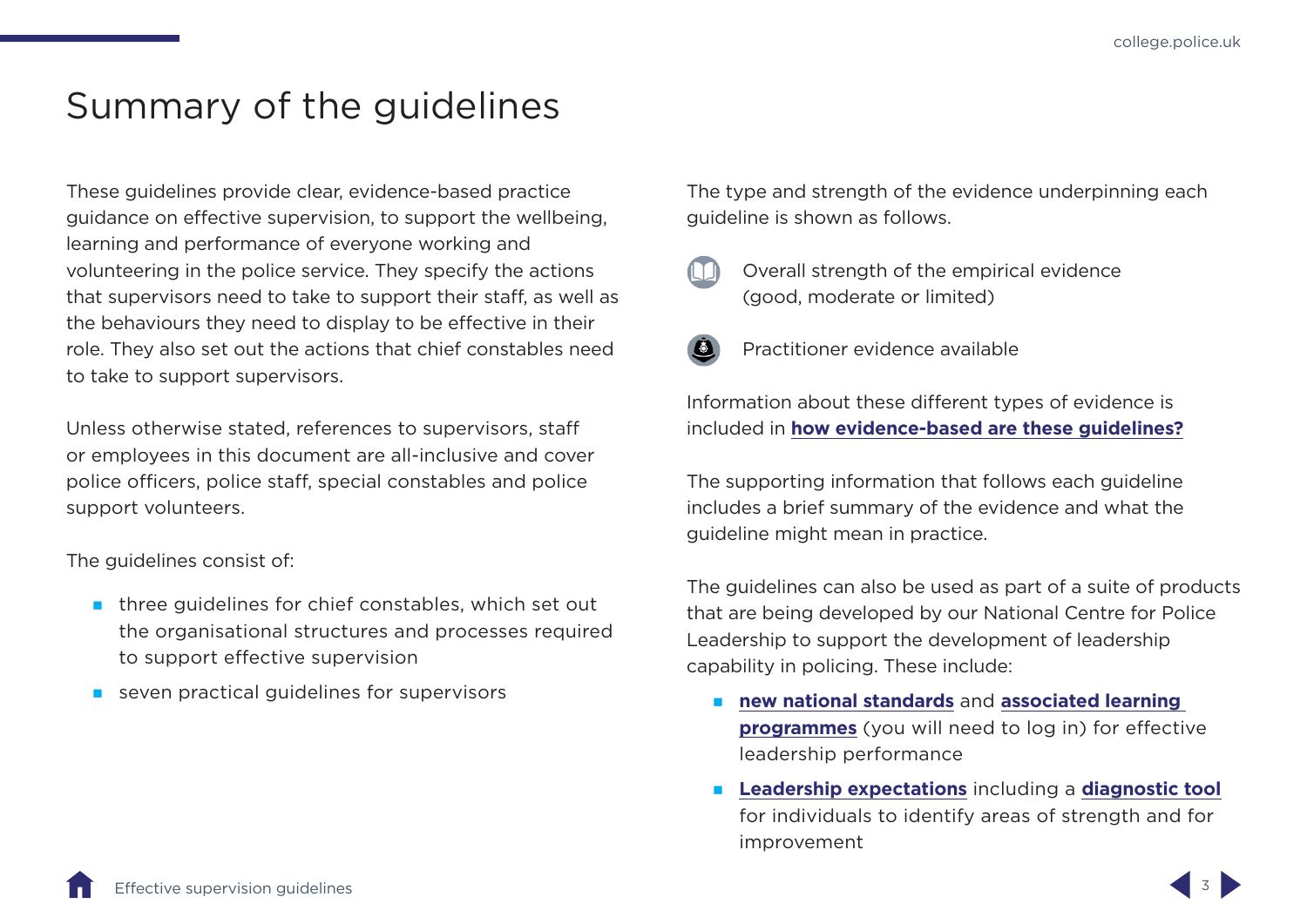# <span id="page-6-0"></span>**Guidelines for chief constables**

The evidence is clear on the effect that supervisors can have on individual performance, learning and wellbeing. The evidence on how organisations can support this effective supervision is less specific, but is consistent in terms of the conditions that chief officers need to foster.

# **1 Culture and capacity**

Chief constables should ensure that the role of supervisors in supporting staff is understood, [valued and delivered consistently.](#page-11-1)  This includes:

 $\rightarrow$ 

- actively seeking ways to enable supervisors to give regular dedicated time to their staff
- $\blacksquare$  ensuring that strategic decisions take account of, and do not negatively affect, supervisors' capacity to support their staff
- **promoting a culture that** values the importance of supervision and recognises the role that supervisors play in demonstrating and delivering a visible commitment to diversity and to treating staff fairly

## **2 Capability**

Chief constables should ensure that supervisors are equipped [with the skills needed to support](#page-13-1)  staff. This includes:

 $\rightarrow$ 

- $\blacksquare$  ensuring that all staff receive appropriate and timely development to support them when starting in supervisory roles
- adopting a fair and transparent organisation-wide approach to recruiting, selecting, posting and developing supervisors, ensuring that opportunities are available for all
- **n** implementing recruitment and promotion processes that assess the skills and behaviours required

# **3 [Organisational support](#page-16-1)  and processes**

Chief constables should ensure that supervisors are provided with, and are able to easily access, effective and appropriate advice and support in relation to supervising staff. This includes:

- $\blacksquare$  the provision of policies, guidance and advice
- **access to professional internal** and external support
- **access to support and** advice from peers and more experienced supervisors

#### Evidence-base:

empirical evidence good | moderate | limited

practitioner evidence available  $\sqrt{3}$ 

#### Evidence-base:

empirical evidence good | moderate | limited

practitioner evidence available  $\left( 8 \right)$ 

#### Evidence-base:

empirical evidence good | moderate | limited

practitioner evidence available



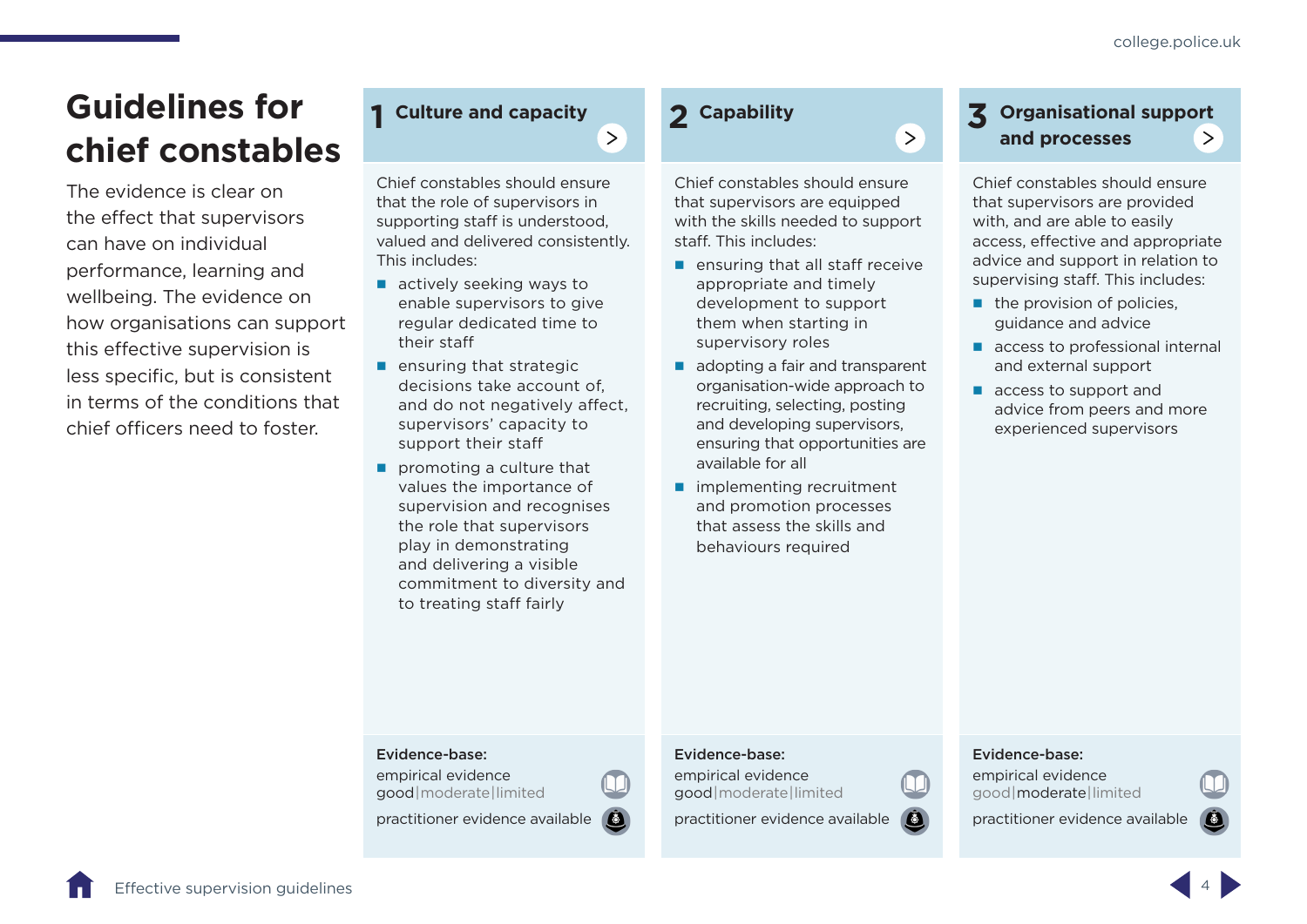$\rightarrow$ 

# <span id="page-7-0"></span>**Guidelines for supervisors**

**4 Acting as a role model**

Supervisors **must** consistently demonstrate high standards of professional behaviour and should understand the importance of their position in [being a role model for their staff.](#page-18-1)  This includes:

 $\rightarrow$ 

- demonstrating reflective thinking, an openness to personal feedback, and a willingness to learn and develop, including a commitment to self-development
- demonstrating an openness to new ideas and ways of working
- actively promoting and demonstrating an inclusive approach to diversity
- challenging colleagues whose behaviour falls below the public's and the service's expectations

# **5 Building effective relationships**

Supervisors should build effective and trusting working relationships by:

 $\rightarrow$ 

- $\blacksquare$  getting to know their staff
- understanding and responding to their staff's [individual needs, motivations](#page-21-1)  and aspirations
- $\blacksquare$  dedicating time to be with their staff individually and on a regular basis (the time made available should be based on individual need)
- **Dealing accessible and** approachable to their staff, and being clear about when and how they can be reached
- **building trust between team** members and helping to build cohesive teams

# **6 Communicating effectively**

[Supervisors should communicate](#page-23-1)  effectively by:

- demonstrating open, honest two-way communication with their staff, using active listening skills and making use of technology where appropriate
- **F** facilitating two-way communication between their staff and the rest of the organisation, helping them to understand organisational priorities and processes, and supporting them in expressing their views and ideas and influencing decisions

#### Evidence-base:

empirical evidence good | moderate | limited

practitioner evidence available  $\delta$ 

#### Evidence-base:

empirical evidence good | moderate | limited

practitioner evidence available  $\left( 6\right)$ 

#### Evidence-base:

empirical evidence good | moderate | limited

practitioner evidence available



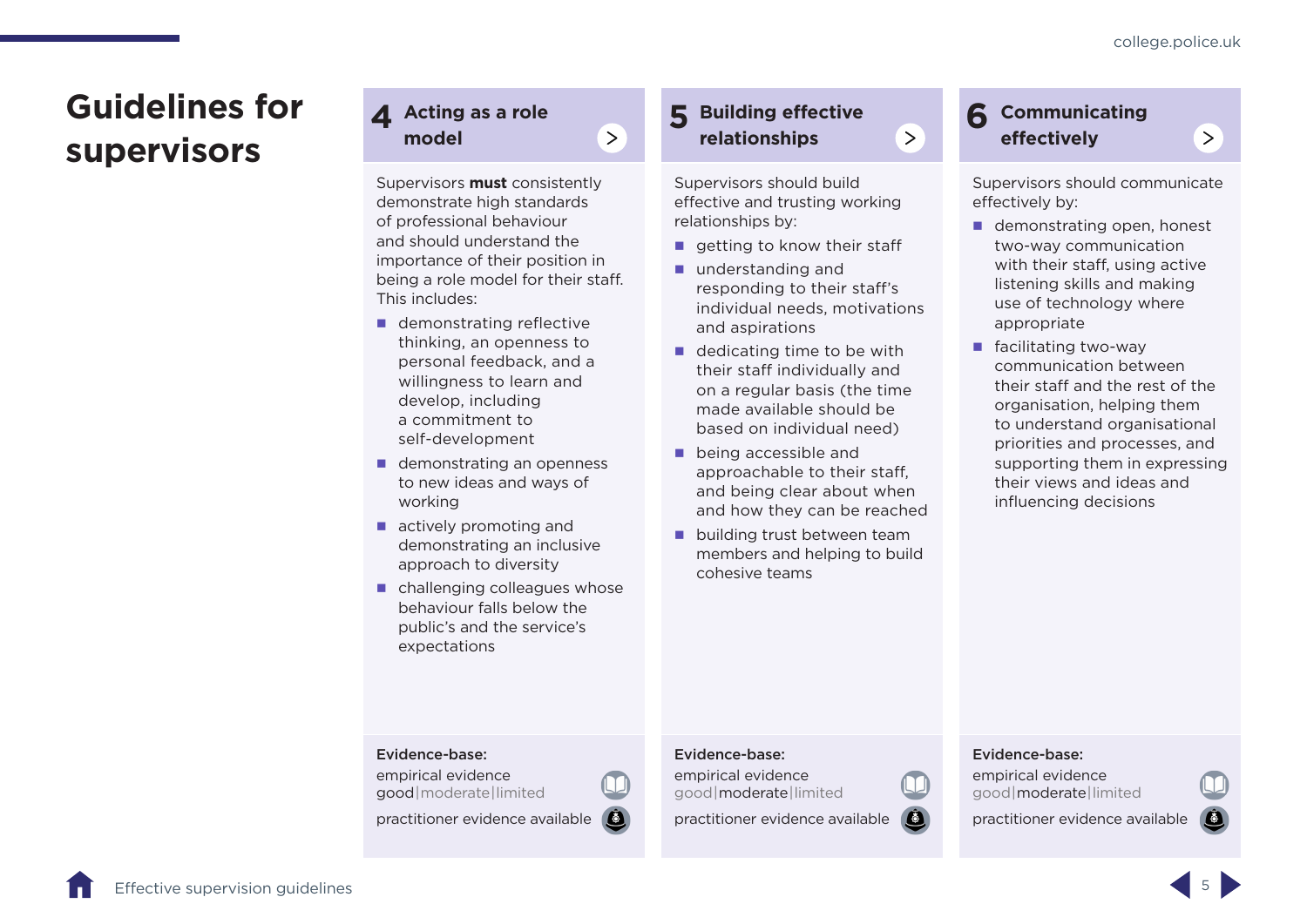## **7 Demonstrating fairness and respect**

 $\rightarrow$ 

Supervisors **must** treat all members of staff with fairness and respect. This includes:

- being fair, consistent, transparent and inclusive in all interactions with staff
- valuing diversity, building inclusive teams, and taking into account the perspectives and lived experiences of people from a wide range of backgrounds
- **recognising difference and** [the associated differing needs](#page-25-1)  of staff
- actively seeking out the views of staff and adopting an open approach when responding to their views, concerns, needs and aspirations
- **providing information, honest** feedback and clear reasons for actions and decisions

#### Evidence-base:

empirical evidence good | moderate | limited

practitioner evidence available  $\ddot{\bullet}$ 

# **8 [Supporting wellbeing](#page-28-1)**

Supervisors should proactively support the wellbeing of their staff by:

 $\rightarrow$ 

- $\blacksquare$  identifying, understanding and responding to their staff's health and emotional needs, as well as their own
- **Deal** being aware of the internal and external support available
- signposting staff to the most appropriate support and helping them to access it
- $\blacksquare$  ensuring that reasonable adjustments are put in place when required, to enable their staff to work safely

Evidence-base: empirical evidence good | moderate | limited

practitioner evidence available

### **9 [Supporting the delivery](#page-30-1)  of good service**  $\rightarrow$

Supervisors should support staff to deliver a good service by:

- **being clear about what is** expected of staff in their specific roles and their contributions to wider organisational objectives
- **providing clear direction.** support and assistance to help staff do their work
- **identifying, enabling and** encouraging staff to take up opportunities for professional learning and development that support their individual career plans
- **having honest and open** conversations, and using reflective practice to encourage staff to consider their own performance, learning and how to improve
- providing timely, specific and constructive feedback, acknowledging good work, discussing areas for development and addressing shortfalls in performance

#### Evidence-base:

empirical evidence good | moderate | limited

practitioner evidence available

#### **10 Supporting professional discretion in**   $\geq$ **decision making**

Supervisors should encourage their staff to recognise where they can use their professional judgement and explore new and different ways of working by:

- supporting staff to develop the skills to improve their decision making
- **helping staff to reflect on, and** learn from, experience
- $\blacksquare$  encouraging staff to be innovative and use discretion where appropriate

#### Evidence-base:

empirical evidence good | moderate | limited

practitioner evidence available



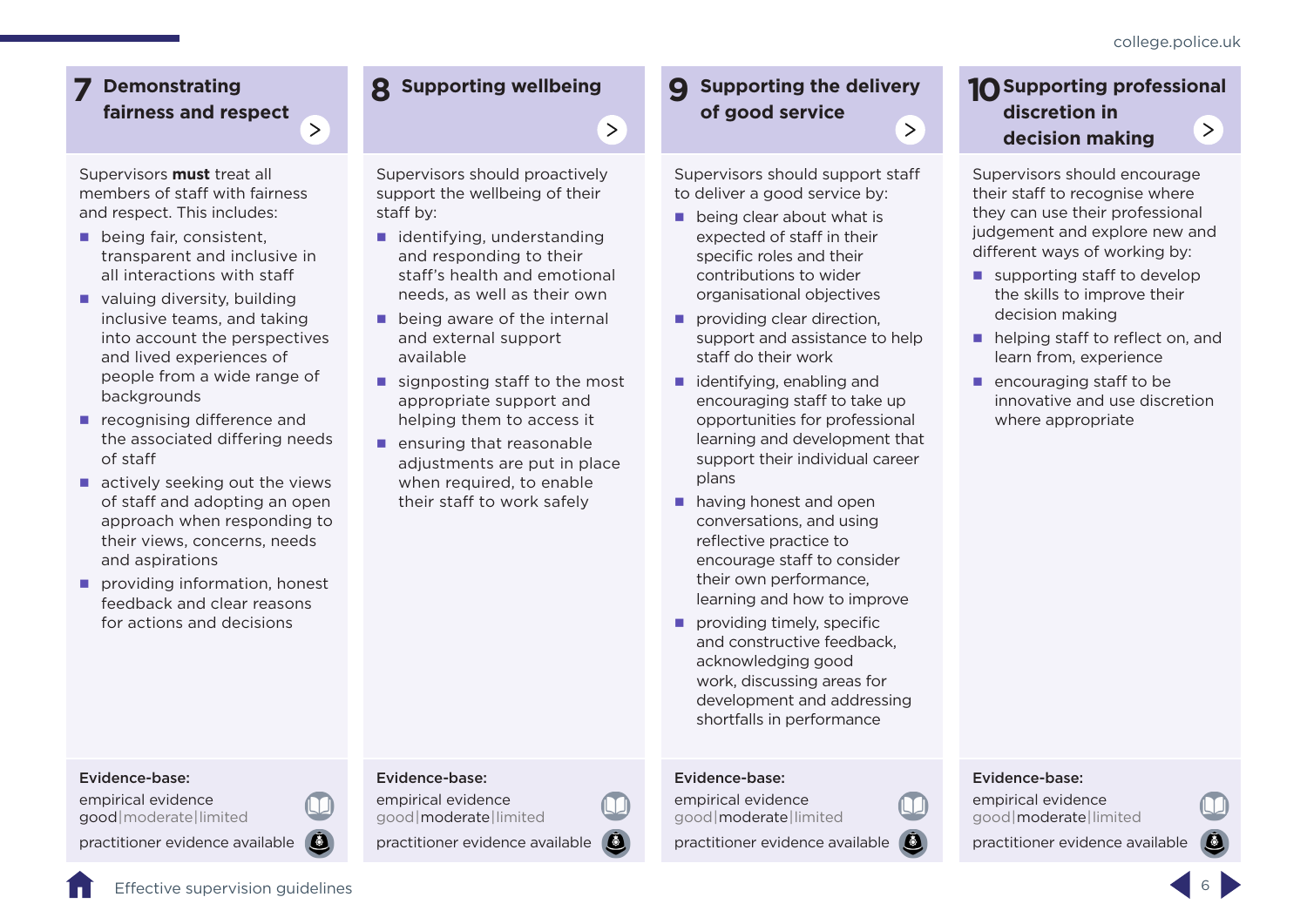# <span id="page-9-1"></span><span id="page-9-0"></span>Introduction

## **What are these guidelines for?**

These guidelines provide clear evidence-based guidance on effective supervision, to support the wellbeing, learning and performance of everyone working in the police service. They specify the actions that supervisors need to take to support their staff, as well as the behaviours they need to display to be effective in their role. They also set out the actions that chief constables need to take to support supervisors. The guidelines have a particular focus on supervision and supervisory practice, as opposed to strategic leadership.

Unless otherwise stated, references to supervisors, staff or employees in this document are all-inclusive and cover police officers, police staff, special constables and police support volunteers.

## **Who are these guidelines for?**

These guidelines are for anyone who manages staff on a temporary or permanent basis, or might do so in the future. This document also includes guidelines that are specifically intended for chief constables, in relation to the organisational support needed to enable effective supervisory practice.

Officers, staff, special constables and police support volunteers can also use the guidelines to understand the support they should expect from their supervisors.

## **Who developed these guidelines?**

These guidelines were developed collaboratively by a College development team and a College Guideline Committee, which consisted of frontline practitioners, subject matter experts and academics. The role of the Guideline Committee was to consider the evidence and draft the guidelines, taking into account the views of stakeholders.

## **What do we mean by supervision?**

For the purpose of these guidelines, a supervisor is defined as anyone who has management responsibility for one or more members of staff. Supervision responsibilities consist the following two components, which are equally important and, in most cases, carried out at the same time.

- **Operational** or **professional** supervision the supervision of people doing the practical aspects of their work.
- **Personal** supervision supporting, developing and leading individuals and teams.

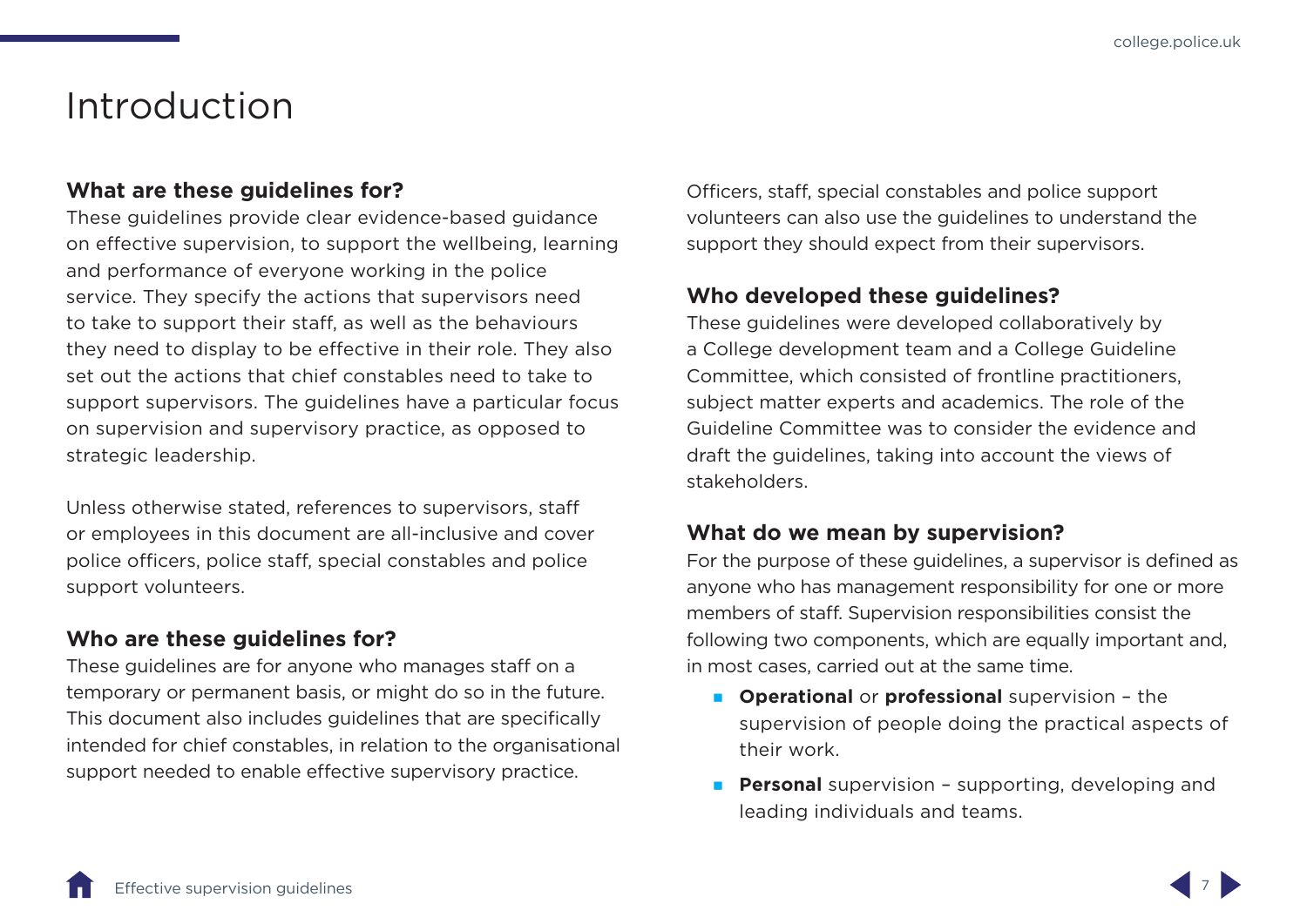# <span id="page-10-0"></span>**What types of supervision do the guidelines focus on?**

These guidelines focus on personal supervision to enable and support staff wellbeing, learning and performance, where supervisory practice should be broadly consistent, regardless of job role or seniority. The accompanying guideline scope gives more detail about the selection of this area of focus.

# <span id="page-10-1"></span>**How evidence-based are these guidelines?**

The guidelines and supporting information draw on an extensive review of the relevant social research, in the form of a rapid evidence assessment (REA). A **[report on this](https://assets.college.police.uk/s3fs-public/2022-04/Effective-supervision-rapid-evidence-assessment.pdf)  [REA](https://assets.college.police.uk/s3fs-public/2022-04/Effective-supervision-rapid-evidence-assessment.pdf)** accompanies these guidelines. The guidelines also reflect insights on current practice from police officers, staff and special constables, as well as from other sectors, both public and private. This was gathered through a range of engagement activities with officers, police staff, specials and subject matter experts, including one-to-one interviews, online events and discussion forums. We also reviewed material published by the College and other organisations, including the findings from workshops carried out as part of the Front Line Review of policing. This is referred to throughout the guidelines as 'practitioner evidence'. A full **[report on](https://assets.college.police.uk/s3fs-public/2022-04/Effective-supervision-practice-evidence.pdf)  [methodology and findings](https://assets.college.police.uk/s3fs-public/2022-04/Effective-supervision-practice-evidence.pdf)** accompanies these guidelines.

The evidence review identified more evidence in relation to the supervisor's role in supporting wellbeing and performance, and less evidence on the supervisor's role in supporting development of staff. As a result, guidelines in this area have been developed drawing on practitioner evidence

and practice in other sectors. Much of the evidence relates to barriers to good supervision, rather than those factors that improve supervision. In developing the guidelines, there has been an assumption that the 'opposite' practice to an identified barrier supports effective supervision.

Criteria for assessing the standard of evidence as good, moderate or limited are set out in the REA report.

# **Supervisor leadership styles**

The REA identified a wide range of leadership approaches and behaviours that, when demonstrated by supervisors, were associated with a range of positive outcomes for staff and organisations. These styles are reflected in these guidelines and can be broadly categorised as follows.

- **Supportive leadership** supportive leaders are characterised as open, honest, fair, and focused on the wellbeing, development and empowerment of their people.
- **Transformational leadership** similar to supportive leadership, but also includes role modelling high standards, going beyond self-interest, fostering collective values, and acting as a coach and mentor.

## **Supporting resources**

The guidelines include links to resources that will support chief constables and supervisors to implement these guidelines. The College will continue to develop these resources and other forms of support.

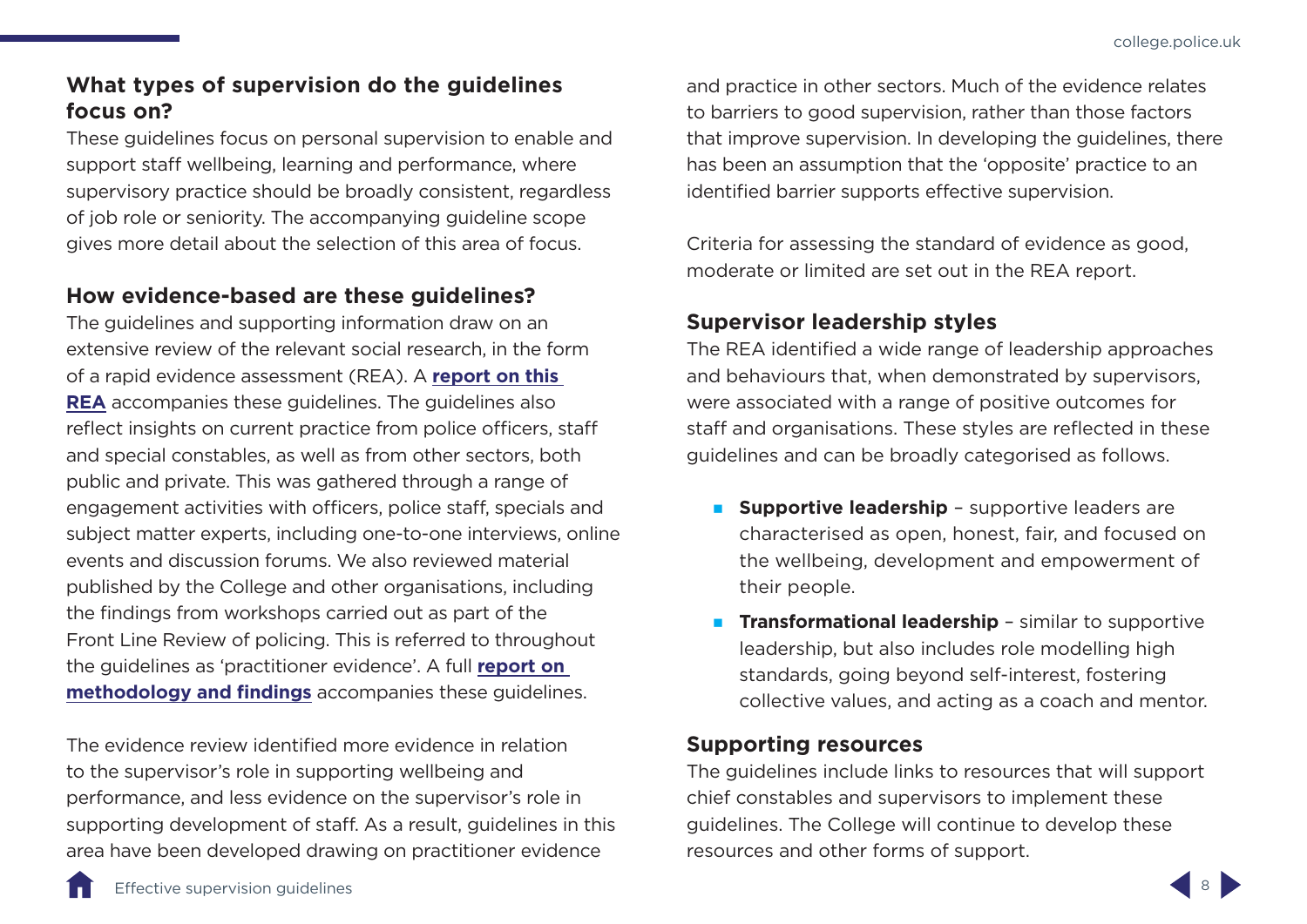# <span id="page-11-0"></span>Guidelines for chief constables

The evidence is clear on the effect that supervisors can have on individual performance, learning and wellbeing. The evidence on how organisations can support this effective supervision is less specific, but is consistent in terms of the conditions that chief officers need to foster.

# <span id="page-11-1"></span>Guideline 1: **Culture and capacity**

Chief constables should ensure that the role of supervisors in supporting staff is understood, valued and delivered consistently. This includes:

- $\blacksquare$  actively seeking ways to enable supervisors to give regular dedicated time to their staff
- **Example 1** ensuring that strategic decisions take account of, and do not negatively affect, supervisors' capacity to support their staff
- **PED PROMOTE A** culture that values the importance of supervision and recognises the role that supervisors play in demonstrating and delivering a visible commitment to diversity and to treating staff fairly

#### **Evidence-base:**

Empirical evidence:**good** | moderate| limited

Practitioner evidence: **available**

# **Evidence summary**

There was a good level of research evidence on organisational culture that could enable or support effective supervision. This included creating a shared vision, engendering organisational commitment, demonstrating care for subordinates, driving change rather than managing the status quo, and complex problem solving. Research and practitioner evidence suggests that the role of supervisors in supporting staff wellbeing, learning and performance is not necessarily understood universally or delivered consistently in policing. The evidence also suggests that material circumstances, such as limited resources and time for learning, are a barrier to developing supervisors' skills and behaviours. Practitioner evidence suggested an inability to protect time for supervisors to spend with their staff was a barrier to effective supervision.

There is evidence that aspects of existing police culture, particularly resistance to change and a belief in the value of hierarchical traditional leadership, present challenges for changing supervisor practices and approaches. Discrepancies between what senior, lower and middle managers see as important in good management is a further barrier.

Staff perceptions of fairness and support from the wider organisation and from senior management are associated with positive outcomes regarding staff wellbeing, learning and performance. One study found that employee engagement is more strongly associated with perceptions of support from their organisation than support from their direct supervisor.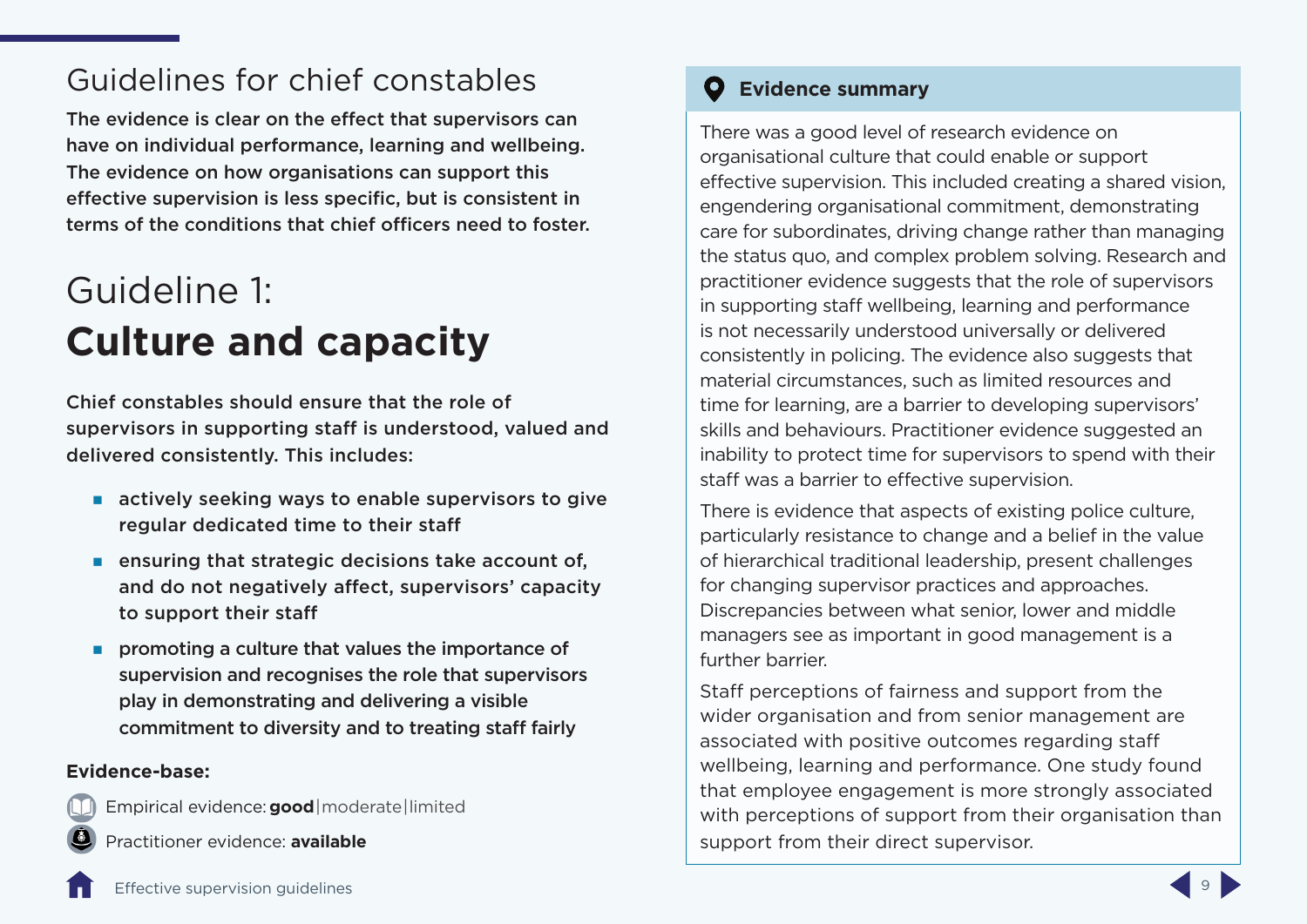The chief constable has overall responsibility for:

- **Lackter Leading their force**
- creating a vision
- setting and role modelling a culture that promotes wellbeing and facilitates impactful professional development and performance management<sup>1</sup>

The Guideline Committee acknowledged the challenge of managing high levels of operational demand. Developing and supporting staff to respond effectively to this demand will help them to provide high levels of service to the public. Finding ways to enable supervisors to spend time with their staff to achieve this should be considered as an essential investment. Chief constables could consider how the processes used to provide protected time for training might also be used to provide protected time for supervision. Practical suggestions drawn from the practitioner evidence included:

- **dedicated time for staff wellbeing, development and** performance factored into shifts
- $\blacksquare$  shift patterns that maximise the time when supervisors and their staff are on duty together
- $\blacksquare$  time for one-to-ones protected by control rooms, unless interruption is absolutely necessary

No evidence was found that suggested the ideal number of individuals that a supervisor should manage. These

ratios are dependent on many factors, which are likely to differ between forces, roles and individuals. These factors include the size and culture of an organisation, the exact nature of the job, and the skills and experience of individuals.

Many forces have formal processes in place to record the impacts of strategic decisions on finance, human rights, and equality and diversity. Chief constables could consider the introduction of similar formal auditable processes to record impacts on the capacity of supervisors to support their staff.

To promote diversity and inclusion within policing, research and practitioner evidence has identified a need for support from senior-level role models and a visible organisational commitment to diversity at all levels. Chief constables should promote an inclusive organisational culture where all staff expect to be recognised as individuals and treated fairly, regardless of their role or demographic characteristics.

- **↗ [Police Professional Profile Chief Constable](https://profdev.college.police.uk/professional-profile/chief-constable/)**
- **↗ [Competency and Values Framework](https://www.college.police.uk/career-learning/career-development/competency-and-values-framework-cvf)**
- **↗ [NPCC Diversity, Equality & Inclusion Strategy](https://www.npcc.police.uk/documents/edhr/2018/NPCC Diversity Equality Inclusion Strategy May 2018.pdf)**



<sup>1</sup> **[Police Professional Profile – Chief Constable](https://profdev.college.police.uk/professional-profile/chief-constable/)**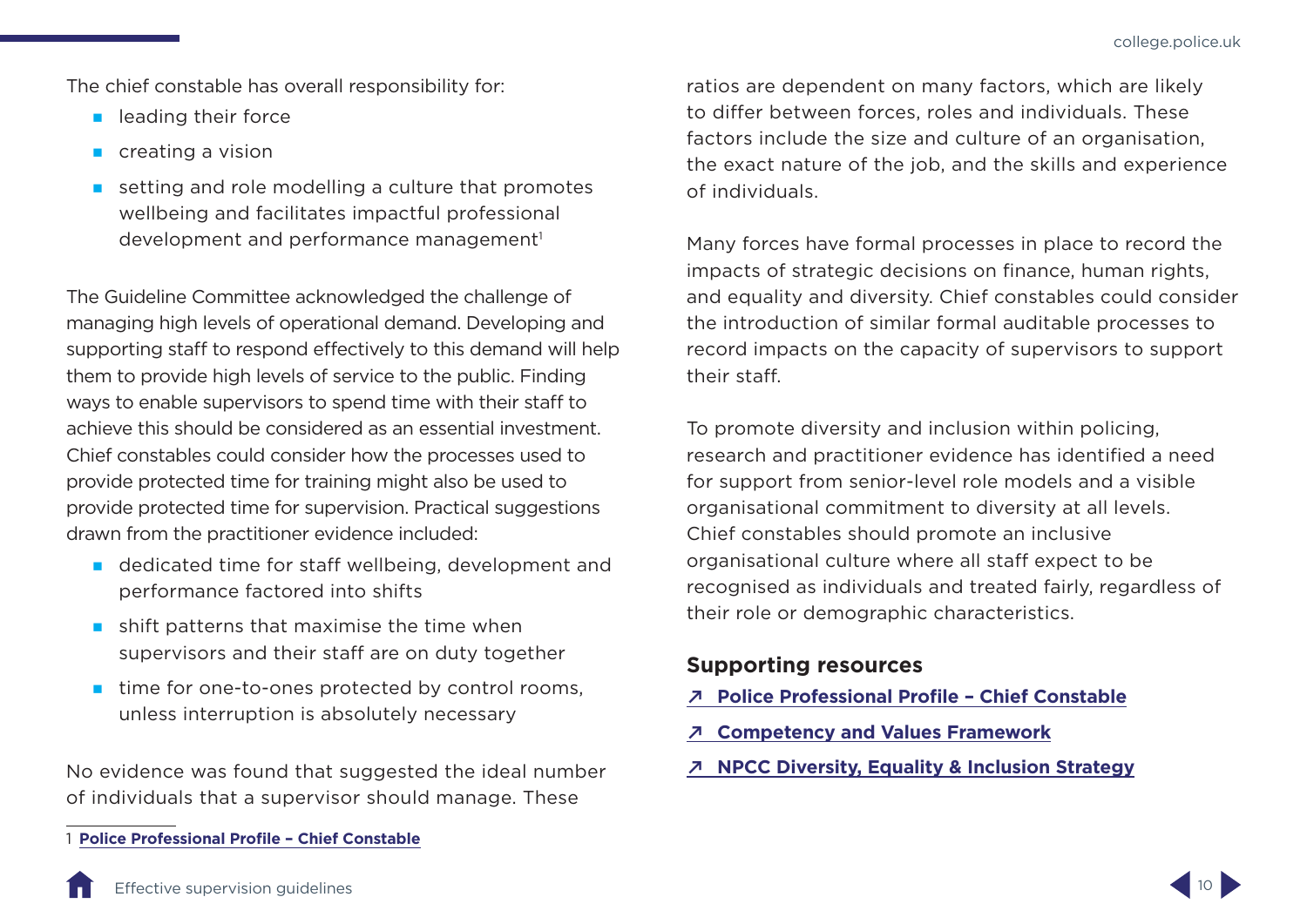# <span id="page-13-1"></span><span id="page-13-0"></span>Guideline 2: **Capability**

Chief constables should ensure that supervisors are equipped with the skills needed to support staff. This includes:

- **EXECUTE:** ensuring that all staff receive appropriate and timely development to support them when starting in supervisory roles
- **a** adopting a fair and transparent organisation-wide approach to recruiting, selecting, posting and developing supervisors, ensuring that opportunities are available for all
- **n** implementing recruitment and promotion processes that assess the skills and behaviours required

#### **Evidence-base:**

Empirical evidence:**good**|moderate|limited Practitioner evidence: **available**

# **Evidence summary**

There is good evidence in relation to recruitment, promotion and professional development of supervisors, although most of the policing evidence focused on barriers to effective practice. There is evidence that supervision quality can be improved by organisations offering a programme of 'education, experience, and mentorship' to new and existing supervisors. There is also evidence that management and leadership development programmes can improve organisational and individual performance. However, policing studies highlighted a perceived absence of formal support, training and preparation for supervisory roles, as well as an association between poor management skills and behaviours and lower commitment levels from staff.

Evidence from policing suggests that unconscious bias in promotion processes is a barrier to improving leadership in policing. The practitioner evidence identified that people with protected characteristics felt that opportunities for promotion and development were less available to them. Police staff and special constables also felt that these opportunities were less available to them than for police officers.

Practitioner evidence also found some strong perceptions that recruitment practices prioritised operational skills over the ability to manage and lead people.

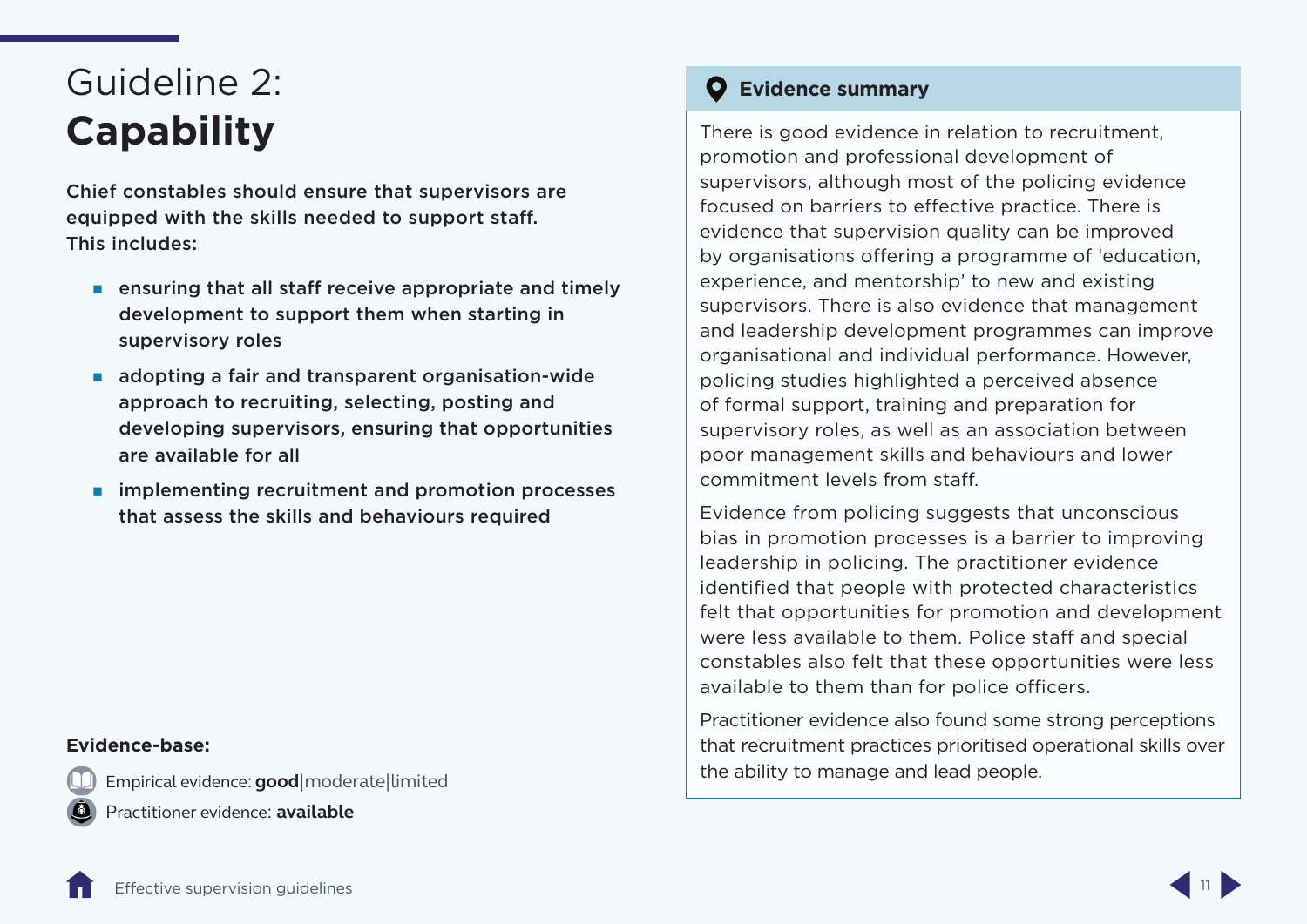### <span id="page-14-0"></span>**Development**

Supervisors need development based on what forces collectively and individually need from them. This requires a structured and timely approach to supervisor development that ensures opportunities are made available fairly and consistently to supervisors and potential supervisors across all roles, resource types and demographic characteristics. Forces should understand the development required by new supervisors, including those in temporary roles, and ensure that this is undertaken in a timely way, either at or before the point of appointment. This learning should be supplemented with a programme of ongoing development for supervisors to further develop skills and competence. This continuous professional development approach requires a joint commitment. The individual develops their own skills through independent learning, while forces provide opportunities and time for such development.

Development programmes should encompass a broad range of operational, leadership and supervisory skills, including support to develop practical knowledge and skills, such as resilience training, mental health awareness, workload management and managing absence. Chief constables should consider a range of ways to deliver development for supervisors, including formal training, mentoring, coaching and shadowing. Formal handovers from the previous post holder should also be considered.

## **Recruitment and promotion**

National recruitment and promotion processes for police officers and some Special Constabulary roles are developed by the College of Policing and supplemented by local selection arrangements. Processes for recruitment and selection into other roles are developed by individual forces. These should follow the principles of merit, fairness and openness, as summarised in **Figure 1**.

#### **Merit**

Any appointee is the person who best meets the agreed and published criteria for the role

#### **Openness**

All jobs are advertised in a way that ensures all those who are eligible are likely to see the advert and that information related to requirements and criteria for the role is available to all prospective candidates

#### **Fairness**

An objective, impartial and consistent process of assessment should be applied to all candidates. This assessment must be based on the criteria which have been published and agreed for the role

Figure 1. Principles of recruitment and selection, as described in the College of Policing Competencies and Values Framework for Policing

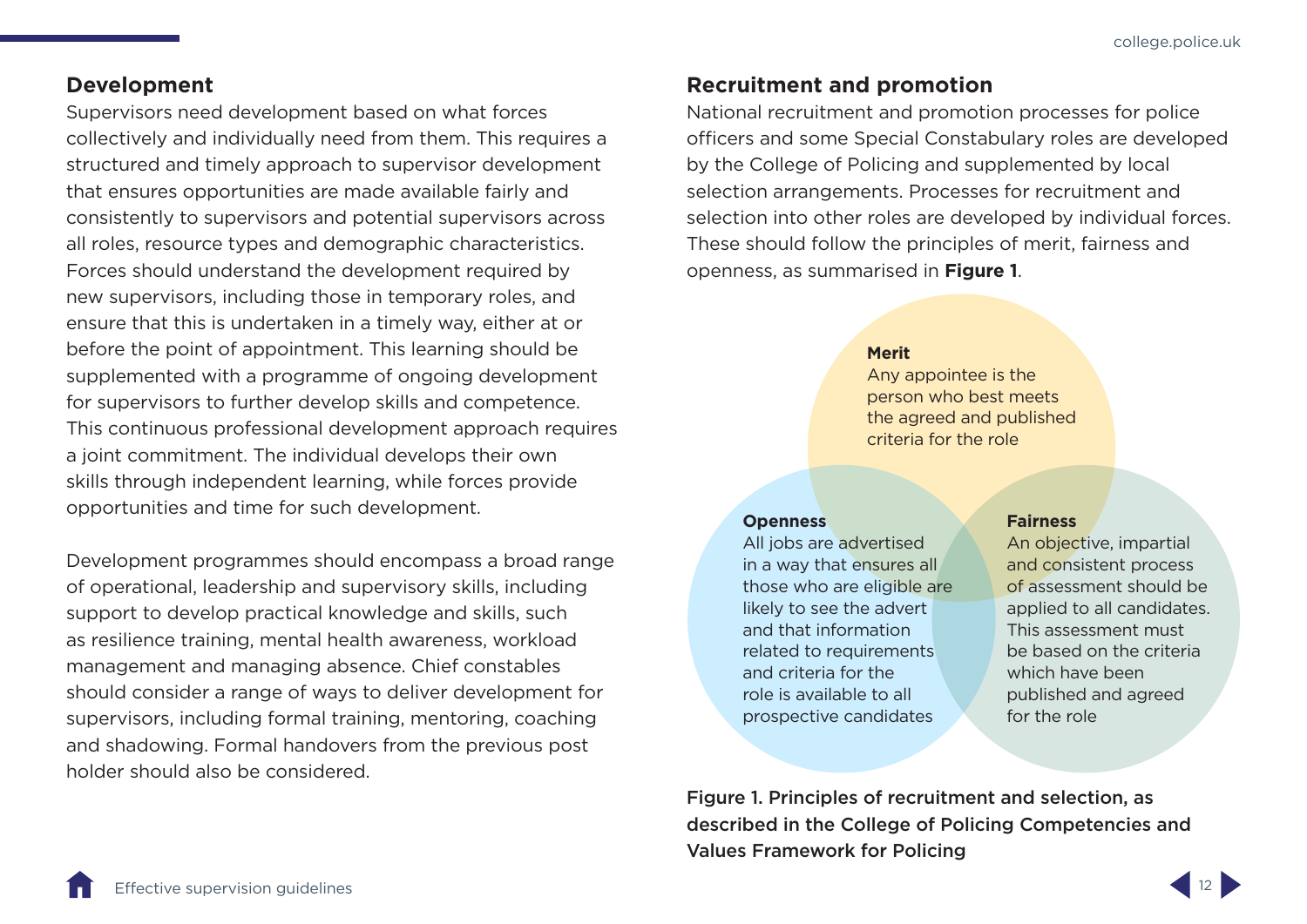The careful establishment of the appropriate criteria for a role is an essential part of any appointment process. For supervisory roles, it is important that the criteria place at least as much emphasis on the skills required to support staff wellbeing, learning and performance as they do on the operational aspects of the role. The College of Policing's **[Competency and Values Framework](https://www.college.police.uk/career-learning/career-development/competency-and-values-framework-cvf)** sets out nationally recognised behaviours and values, which should be used in devising recruitment, promotion and development processes.

Chief constables should consider the use of specific interventions that might reduce unconscious bias<sup>2</sup> in relation to recruiting, selecting, posting and developing those with protected characteristics. These might include:

- priming in pre-test communications
- $\blacksquare$  interactive sessions on unconscious bias, including practical training on techniques to tackle it
- **a** anonymising the application process
- **numonitoring selection and promotion processes for** signs of bias in decision making

Chief constables should also consider the use of positive action to support those with protected characteristics and the development of clear career pathways for police staff roles.

- **↗ [Competency and Values Framework](https://www.college.police.uk/career-learning/career-development/competency-and-values-framework-cvf)**
- **↗ [National Police Promotion Framework](https://www.college.police.uk/career-learning/career-development/national-police-promotion-framework)**
- **↗ [Tackling unconscious bias in recruitment, selection and](https://assets.college.police.uk/s3fs-public/2020-11/Unconscious_bias_REA_exec_sum.pdf)  [promotion processes: A rapid evidence assessment:](https://assets.college.police.uk/s3fs-public/2020-11/Unconscious_bias_REA_exec_sum.pdf)  [Executive summary](https://assets.college.police.uk/s3fs-public/2020-11/Unconscious_bias_REA_exec_sum.pdf)**
- **↗ [Career pathways](https://profdev.college.police.uk/career-pathways/)**
- **↗ [Positive action guidance](https://paas-s3-broker-prod-lon-6453d964-1d1a-432a-9260-5e0ba7d2fc51.s3.eu-west-2.amazonaws.com/s3fs-public/College-of-Policing-Positive-Action-Guidance.pdf)**
- **↗ [Aspire programme](https://www.college.police.uk/career-learning/learning/courses/aspire-leadership-development-programme)**
- **↗ [Continuous Professional Development definition and](https://assets.college.police.uk/s3fs-public/CPD-definitions-and-principles.pdf)  [principles](https://assets.college.police.uk/s3fs-public/CPD-definitions-and-principles.pdf)**



<sup>2</sup> Unconscious bias affects everybody's decision making. It happens when we make quick decisions in ambiguous situations that, without us realising, disadvantage particular groups of people. Our biases are influenced by our background, culture and personal experiences.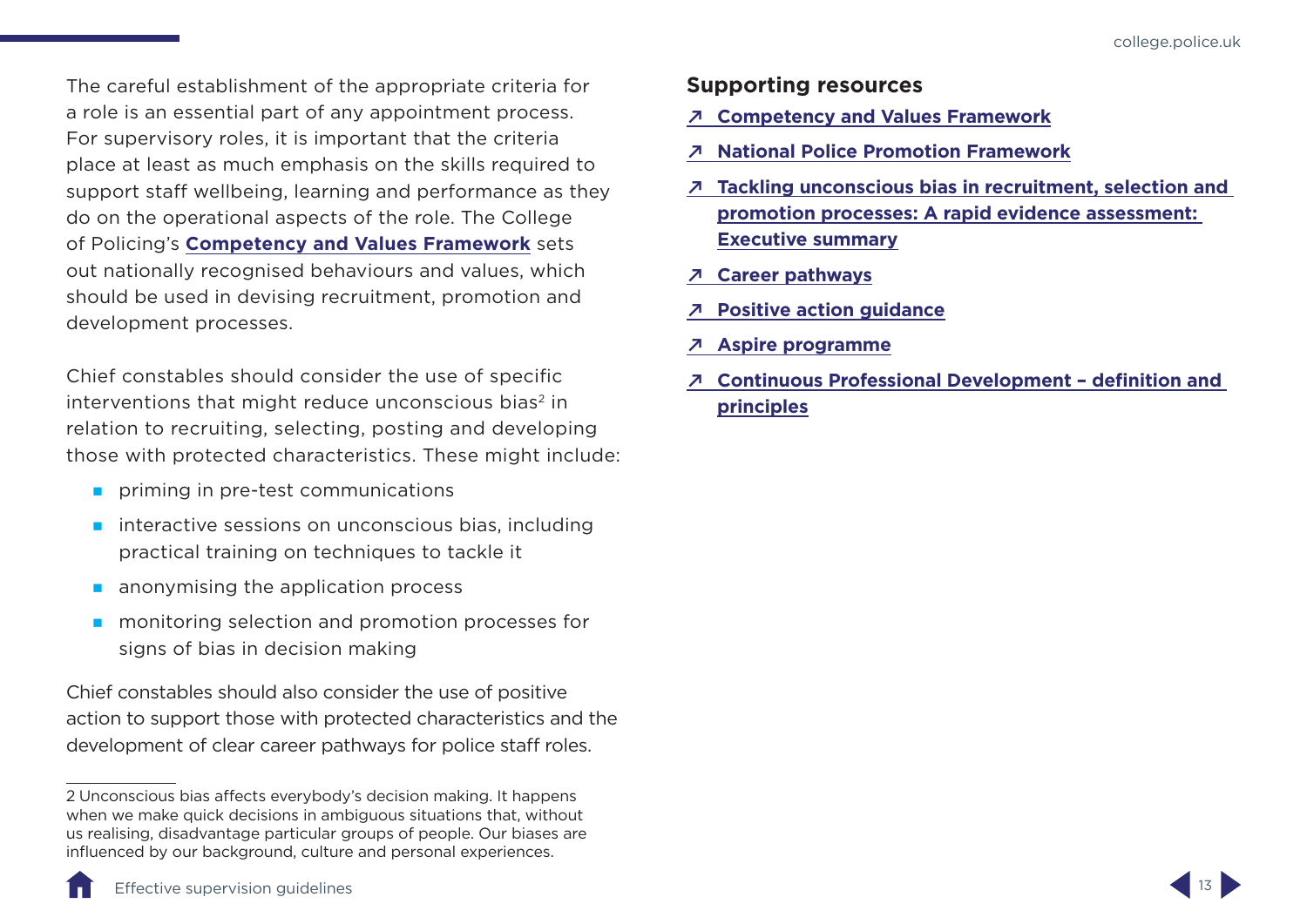# <span id="page-16-1"></span><span id="page-16-0"></span>Guideline 3: **Organisational support and processes**

Chief constables should ensure that supervisors are provided with, and are able to easily access, effective and appropriate advice and support in relation to supervising staff. This includes:

- $\blacksquare$  the provision of policies, quidance and advice
- **access to professional internal and external support**
- access to support and advice from peers and more experienced supervisors

#### **Evidence summary**  $\bullet$

There is moderate research evidence on the importance of organisations supporting supervisors by developing clear policies relating to employees. Support and information on human resources processes, on using systems in a supervisory capacity and on carrying out performance development reviews was also identified as being a necessary requirement.

Practitioner evidence identified a strong perception that supervisors needed much greater and more easily accessible support and advice to carry out their dayto-day supervisory role. Practitioners considered there to be inconsistent provision of welfare, occupational and support services in forces. There were frequent requests from practitioners for access to practical tools and information.

Practitioner evidence also identified a desire for more personal support and advice from peers and previous post holders. Evidence from police research studies suggested that there may be positive links between coaching, mentoring and shadowing opportunities for current and developing supervisors, and supervisors' subsequent behaviours and attitudes (see **[Guideline 2](#page-13-1)**).

#### **Evidence-base:**

Empirical evidence:good | **moderate**| limited



Practitioner evidence: **available**

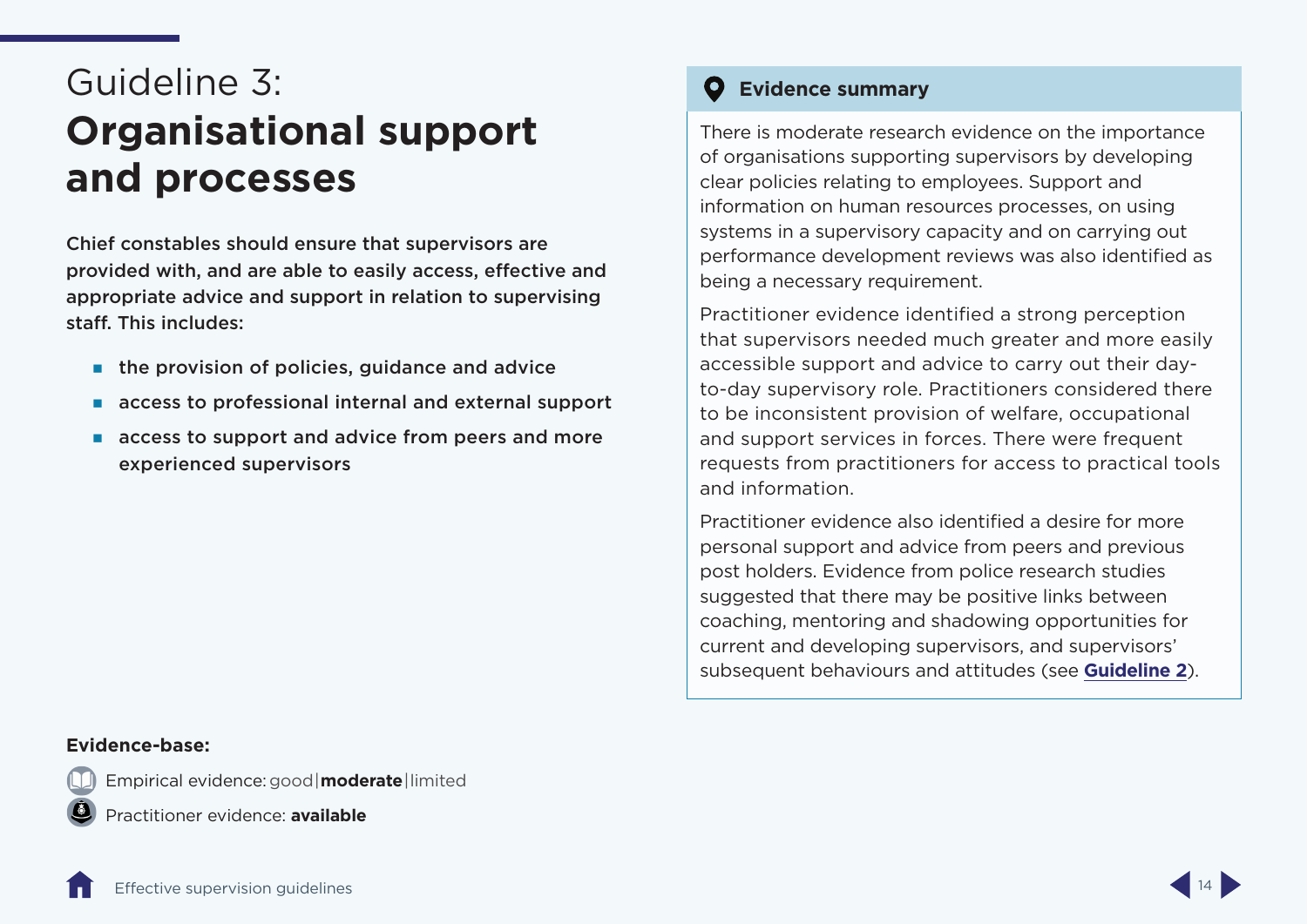Chief constables are responsible for developing processes within their force to ensure effective decision making and appropriate action at all levels of the organisation.3 This should include processes to provide effective support and advice to supervisors.

Chief constables should ensure that supervisors are able to easily access effective support from appropriate professional occupational health, wellbeing, human resources, and learning and development services when it is needed. This can be provided by internal staff or by external support services.

Support and advice should also be provided through a range of other readily accessible means. The following sources of support were suggested through the practitioner evidence:

- detailed self-service step-by-step and
- **n** 'how to' guides
- **E** templates and checklists
- online and interactive tools
- **n** mentoring, coaching and other one-to-one support

#### 3 **[Police Professional Profile – Chief Constable](https://profdev.college.police.uk/professional-profile/chief-constable/)**

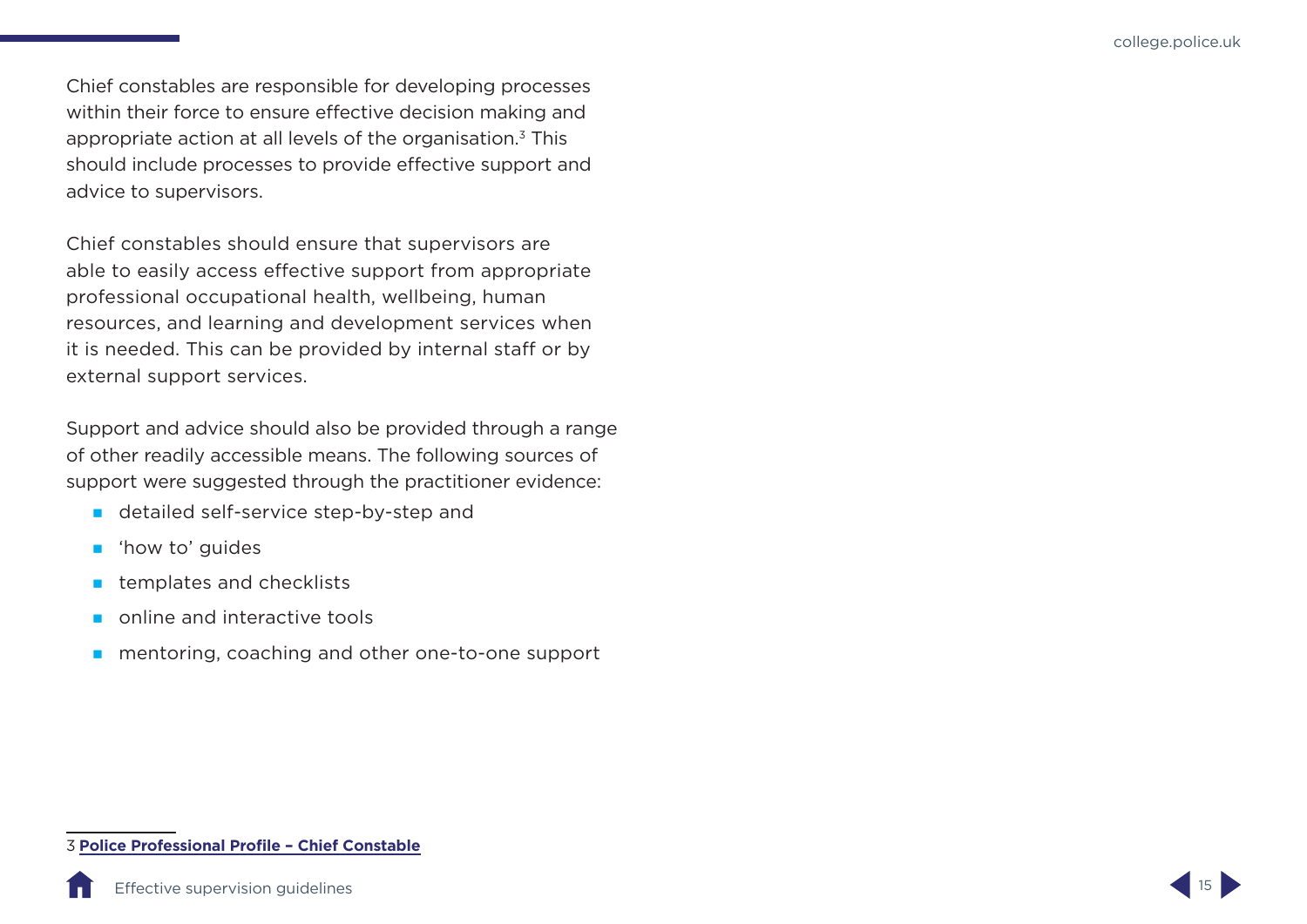# <span id="page-18-0"></span>Guidelines for supervisors

These guidelines are organised as follows:

- Guidelines 4 to 7 are core building blocks required to develop effective relationships with staff.
- **Guidelines 8 to 10** build on the earlier guidelines by focusing on specific aspects of supervision that are designed to enable wellbeing and support staff to deliver improved service and make better decisions.
- $\blacksquare$  It is advised that supervisors familiarise themselves with all the guidelines and incorporate all activities over a period of time. Supervisors may also wish to focus on the activities in specific guidelines to reflect the individual needs of their staff.

# <span id="page-18-1"></span>Guideline 4: **Acting as a role model**

Supervisors **must** consistently demonstrate high standards of professional behaviour and should understand the importance of their position in being a role model for their staff. This includes:

- **demonstrating reflective thinking, an openness to** personal feedback, and a willingness to learn and develop, including a commitment to self-development
- **demonstrating an openness to new ideas and ways** of working
- **actively promoting and demonstrating an inclusive** approach to diversity
- **n** challenging colleagues whose behaviour falls below the public's and the service's expectations

#### **Evidence-base:**



Empirical evidence:**good** | moderate| limited

Practitioner evidence: **available**



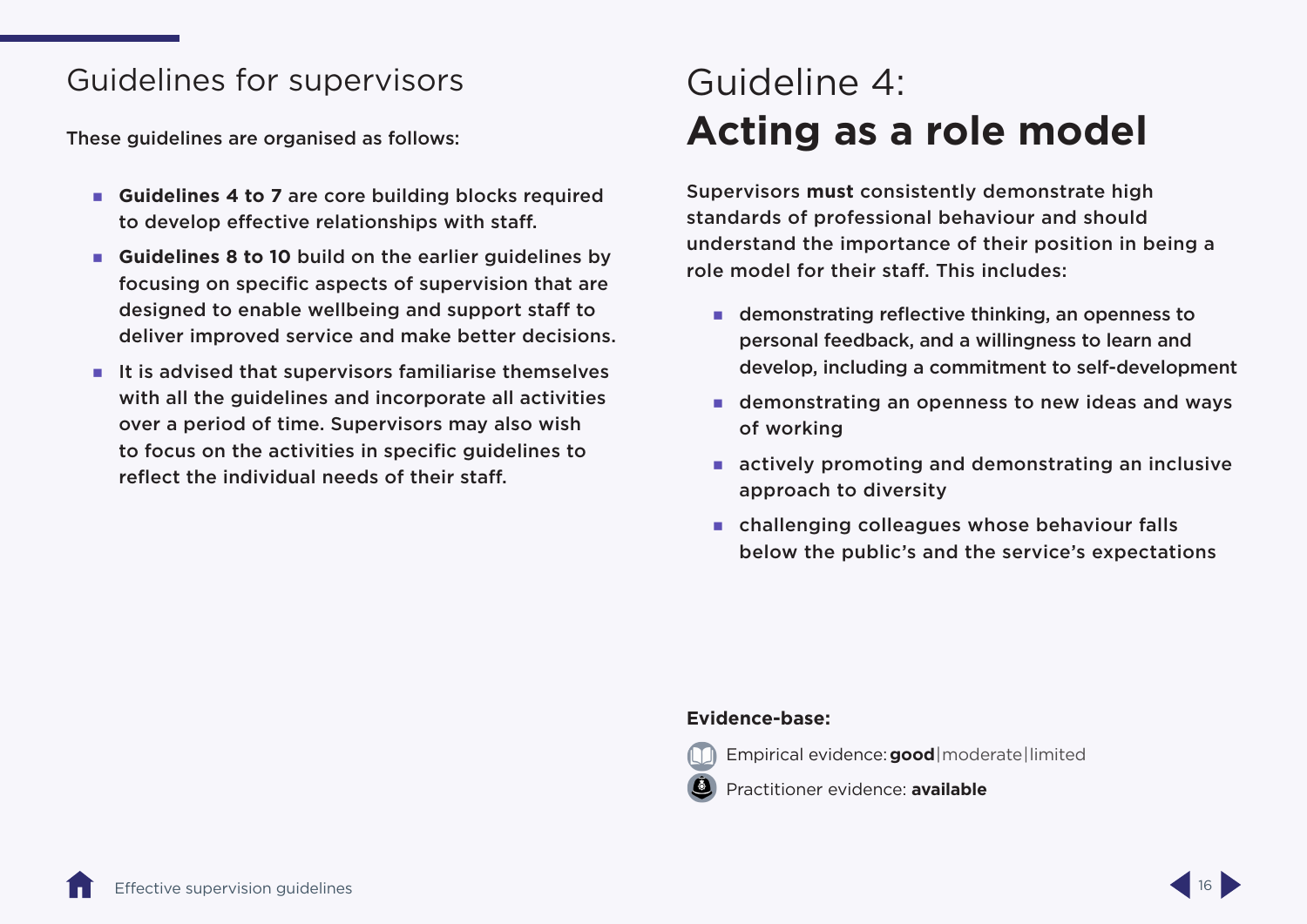# <span id="page-19-0"></span>**Evidence summary**

Role modelling involves a supervisor demonstrating the behaviour that they would like their team members to display.

There is good evidence that suggests there is an association between role modelling and positive team member behaviours, across a range of areas. These areas include:

- $\blacksquare$  ethics and integrity
- conducting proactive crime investigations
- challenging mental health stereotypes
- **helping officers understand the specific skills** and attitudes required for effective policing in particular settings

There is also evidence that a supervisor's influence and role-modelled behaviour can make a difference to whether specific groups of staff feel included and valued in the police workplace. Role modelling has also been identified as a component of transformational leadership (see **[Introduction](#page-9-1)**), which evidence suggests is associated with positive outcomes relating to job satisfaction and motivation. There is some evidence that role modelling may be more effective at influencing behaviour than relying too heavily on other transformational leadership approaches, such as inspirational motivation. Evidence from one study

suggested that supervisor role modelling (in the form of well-timed visibility, providing an exemplary model and dealing with problem behaviour in a timely way) could help officers understand the specific skills and attitudes required for effective policing.

The evidence reviewed on role modelling did not specifically focus on demonstrating reflective thinking or openness to new ideas, although limited evidence suggests that these are perceived to be qualities and behaviours demonstrated by good sergeants.

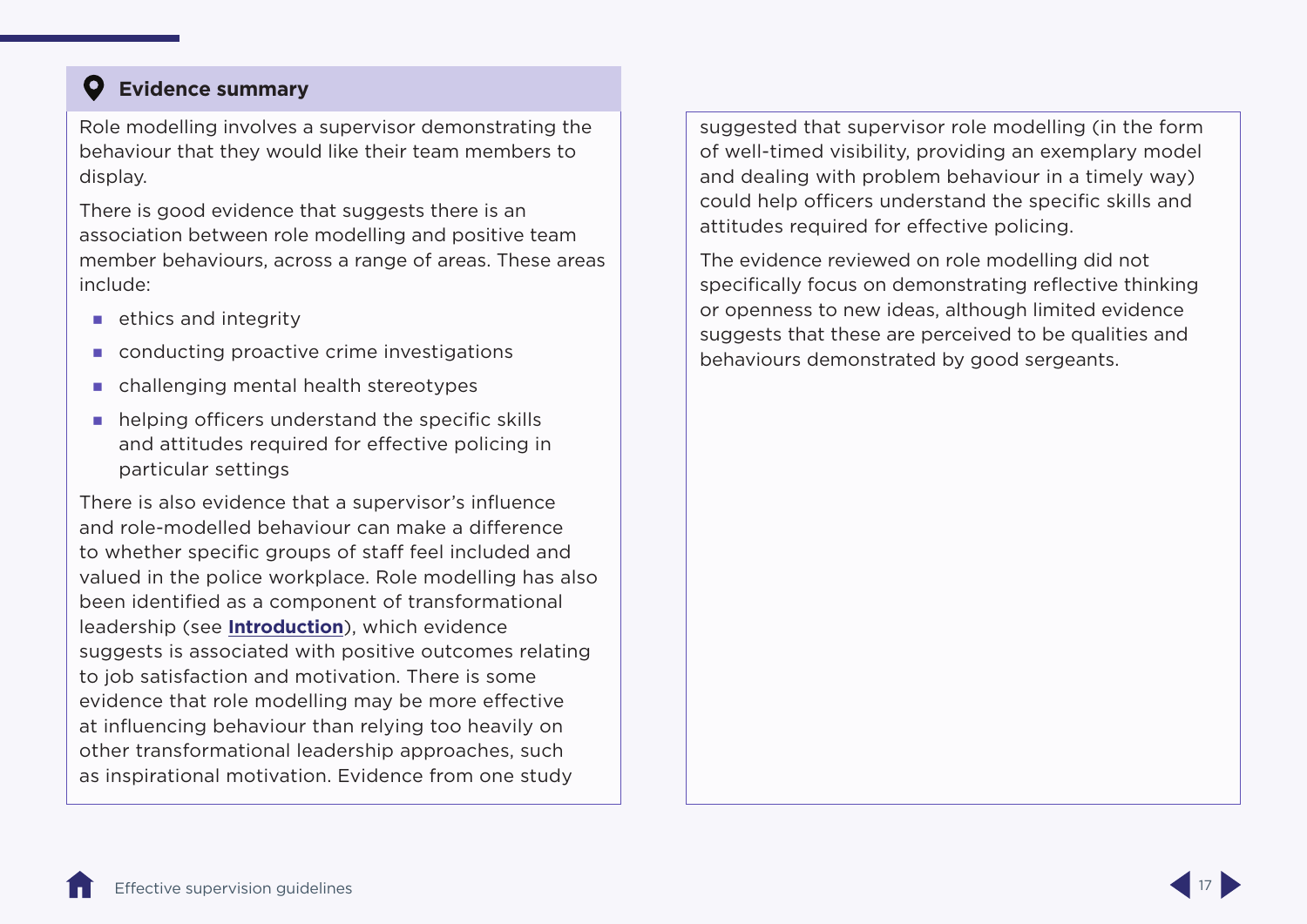Supervisors should demonstrate the behaviours set out in the Competency and Values Framework, which is summarised in the diagram below. This framework is underpinned by the Code of Ethics and emphasises the importance of supervisors acting as role models to others.



Figure 2. Behaviours set out in the College of Policing Competencies and Values Framework for policing

- **↗ [Competency and Values Framework](https://www.college.police.uk/career-learning/career-development/competency-and-values-framework-cvf)**
- **↗ [Code of Ethics](https://www.college.police.uk/ethics/code-of-ethics)**
- **↗ [Police \(Conduct\) Regulations 2020](http://www.legislation.gov.uk/uksi/2020/4/made)**
- **↗ [Police Staff Council Joint Circular No. 54](https://www.local.gov.uk/sites/default/files/documents/workforce%20-%20Police%20-%20PSC%20handbook%20-%20Guidance%20Note%209%20-%20Standards%20of%20Professional%20Behaviour.pdf)**
- **↗ [Continuing Professional Development](https://www.college.police.uk/career-learning/career-development/CPD)**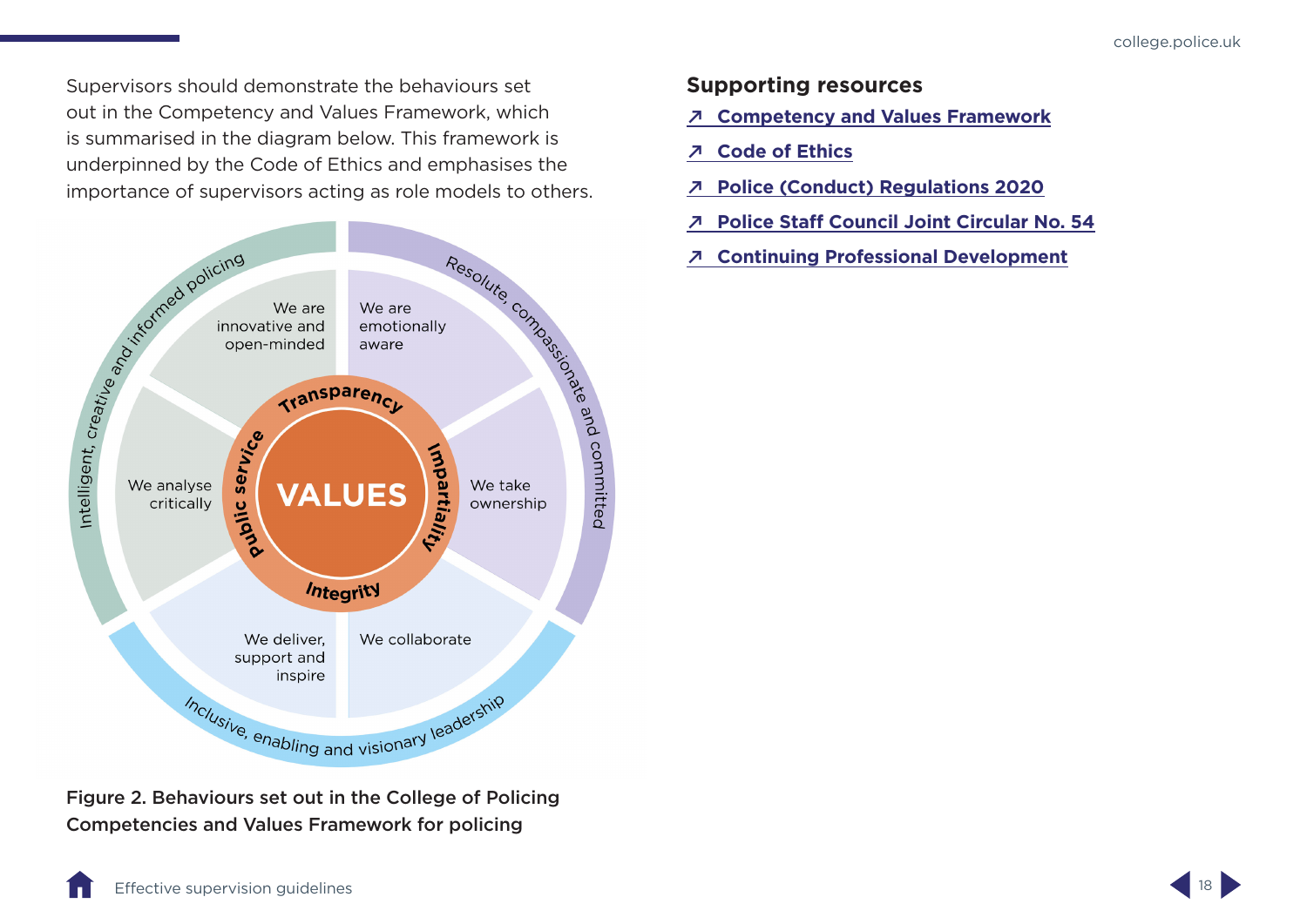# <span id="page-21-1"></span><span id="page-21-0"></span>Guideline 5: **Building effective relationships**

Supervisors should build effective and trusting working relationships by:

- $\blacksquare$  getting to know their staff
- understanding and responding to their staff's individual needs, motivations and aspirations
- dedicating time to be with their staff individually and on a regular basis (the time made available should be based on individual need)
- **EXTERNAL EXECUTE:** being accessible and approachable to their staff, and being clear about when and how they can be reached
- **E** building trust between team members and helping to build cohesive teams

# **Evidence summary**

There is moderate evidence supporting the importance of supervisors building good relationships with team members based on communication and shared expectations. This is associated with a range of positive outcomes, including greater job satisfaction, motivation, wellbeing and increased trust in – and commitment to – the organisation.

The evidence search did not find any specific research evidence related to dedicating time or being accessible and approachable to staff. However, the Guideline Committee considered lack of time to be the key factor in preventing effective supervision.

This was supported by practitioner evidence. Practitioner evidence also suggested that frequent redeployment of supervisors acted as a barrier to building trusting relationships with staff.

#### **Evidence-base:**

Empirical evidence:good | **moderate**| limited



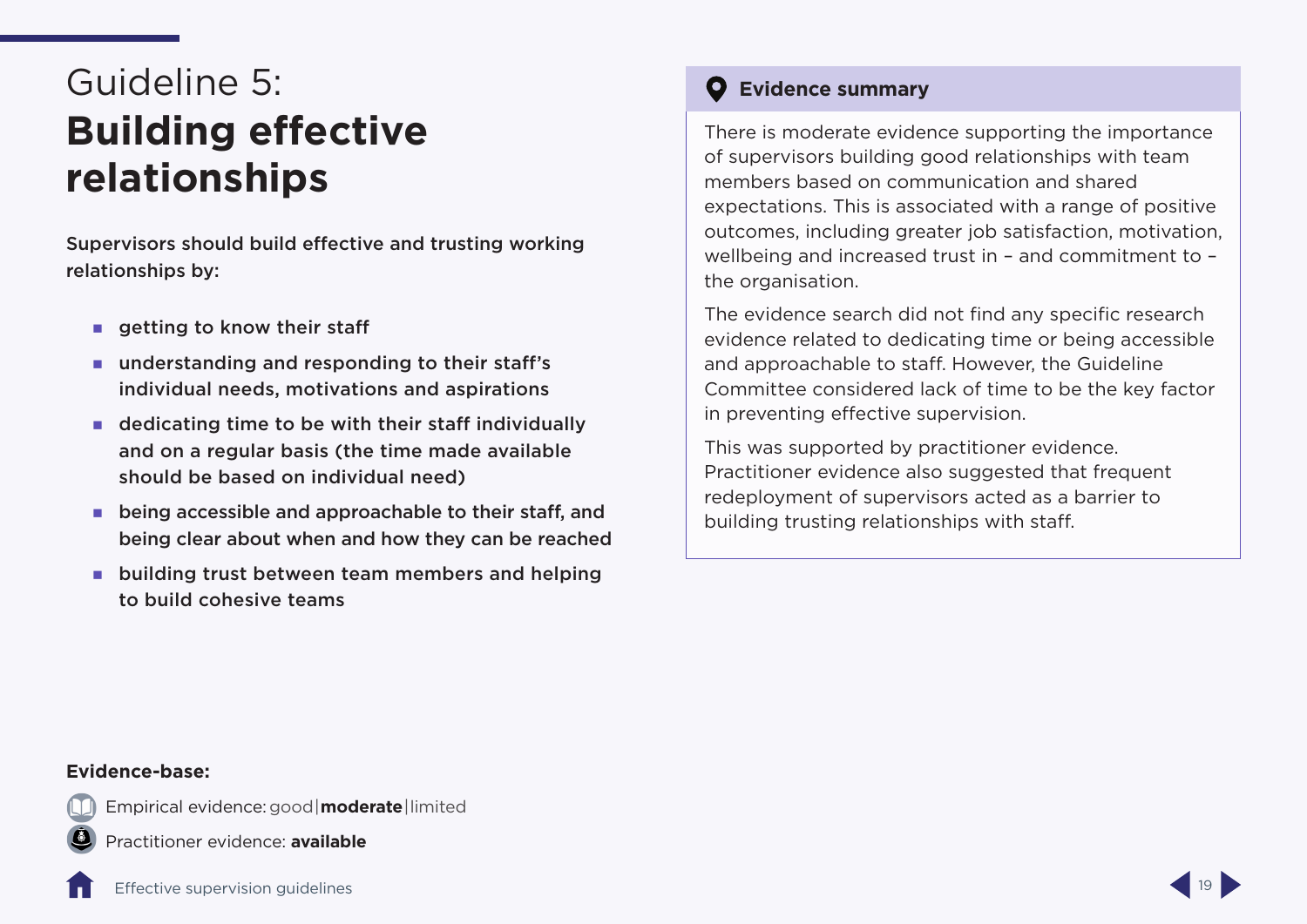Building effective and trusting working relationships with staff and between team members is intrinsic to the delivery of these guidelines. Supportive practices that help build these relationships include:

- **demonstrating a genuine interest in staff**
- **being fair**
- **being flexible**
- **recognising and valuing staff's contribution and** commitment

Certain formal meetings have their place in building these relationships, such as scheduled performance development reviews (PDRs). However, supervisors should also consider more informal ways of maintaining frequent, ongoing two-way engagement with their staff, such as spending time with them in the field and the workplace, individually and as a team. Appropriate use of mobile and video communications can help to overcome reductions in physical interaction that result from increased levels of agile and remote working. It is also important that supervisors allocate adequate time to prepare for the more formal meetings with their staff and to respond to issues (see **Guideline 1**).

This guideline should be read in conjunction with the following guidelines, which give further information about building effective relationships in different contexts:

- **[Guideline 4: Acting as a role model](#page-18-1)**
- **[Guideline 6: Communicating effectively](#page-23-1)**
- **[Guideline 7: Demonstrating fairness and respect](#page-25-1)**
- **[Guideline 8: Supporting wellbeing](#page-28-1)**
- **[Guideline 9: Supporting the delivery of](#page-30-1)  [good service](#page-30-1)**
- **[Guideline 10: Supporting professional discretion in](#page-32-1)  [decision making](#page-32-1)**

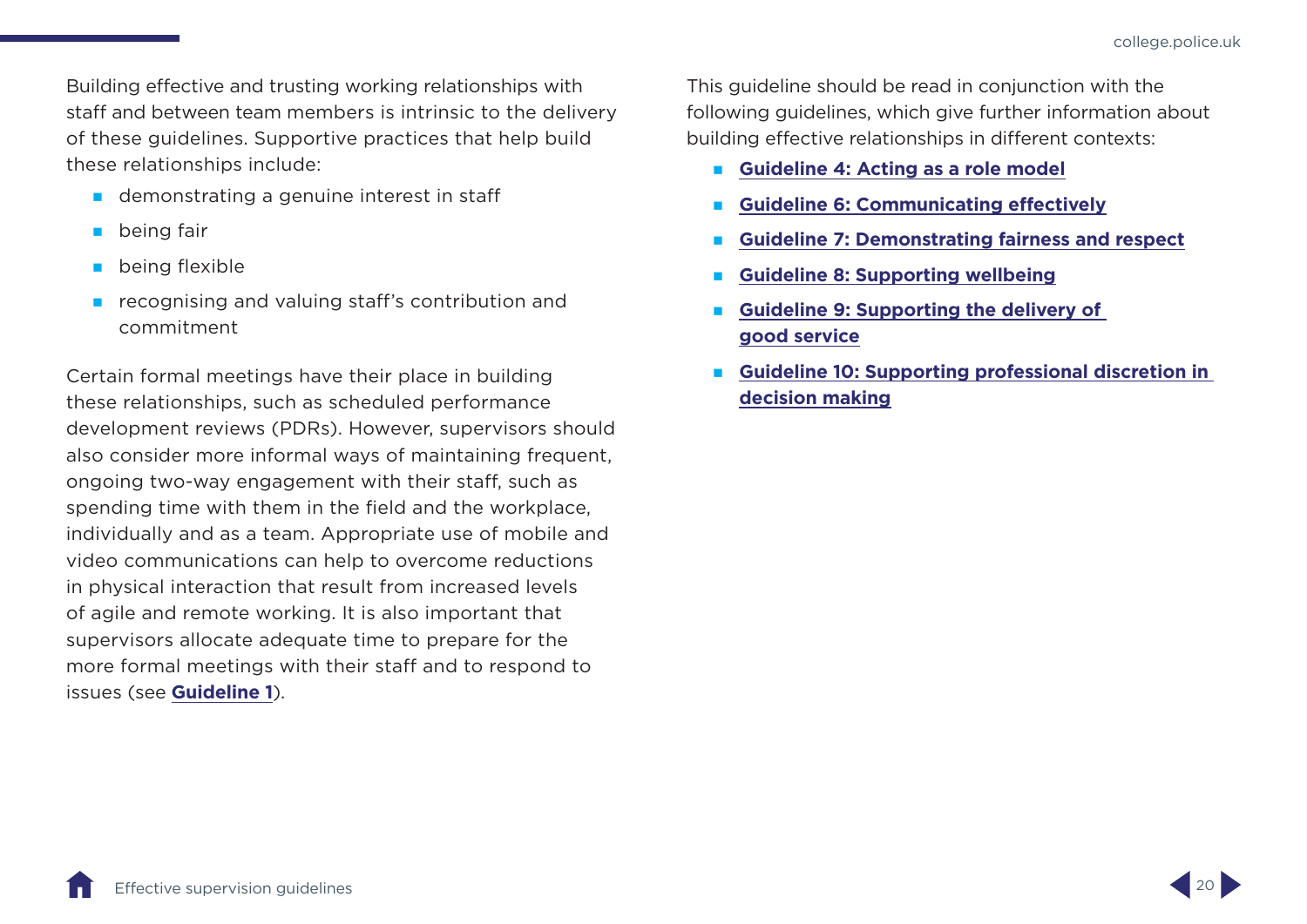# <span id="page-23-1"></span><span id="page-23-0"></span>Guideline 6: **Communicating effectively**

Supervisors should communicate effectively by:

- demonstrating open, honest two-way communication with their staff, using active listening skills and making use of technology where appropriate
- $\blacksquare$  facilitating two-way communication between their staff and the rest of the organisation, helping them to understand organisational priorities and processes, and supporting them in expressing their views and ideas and influencing decisions

#### **Evidence-base:**

Empirical evidence:good | **moderate**| limited

Practitioner evidence: **available**

# **Evidence summary**

There is moderate evidence highlighting the importance of effective two-way communication between supervisors and team members.

Evidence suggests that relationships built on good two-way communication between supervisors and their team members are associated with a range of positive outcomes, including job satisfaction, perceived autonomy at work, and increased trust in – and commitment to – the organisation. Clear, open and honest communication are also elements of certain leadership styles, such as supportive leadership and transformational leadership (see **[Introduction](#page-9-1)**), which research evidence suggests are associated with a range of positive outcomes, including supporting diversity and inclusion.

Practitioner evidence identified remote and agile working and use of technology as both being a challenge to, and offering opportunities for, interaction and connection with staff. The Guideline Committee considered that supervisors should make use of technology to communicate with their staff when face-to-face meetings are not possible or practical.

There is some limited evidence relating to a manager's role in facilitating communication between their members of staff and the wider organisation. This role was considered important by Guideline Committee members.

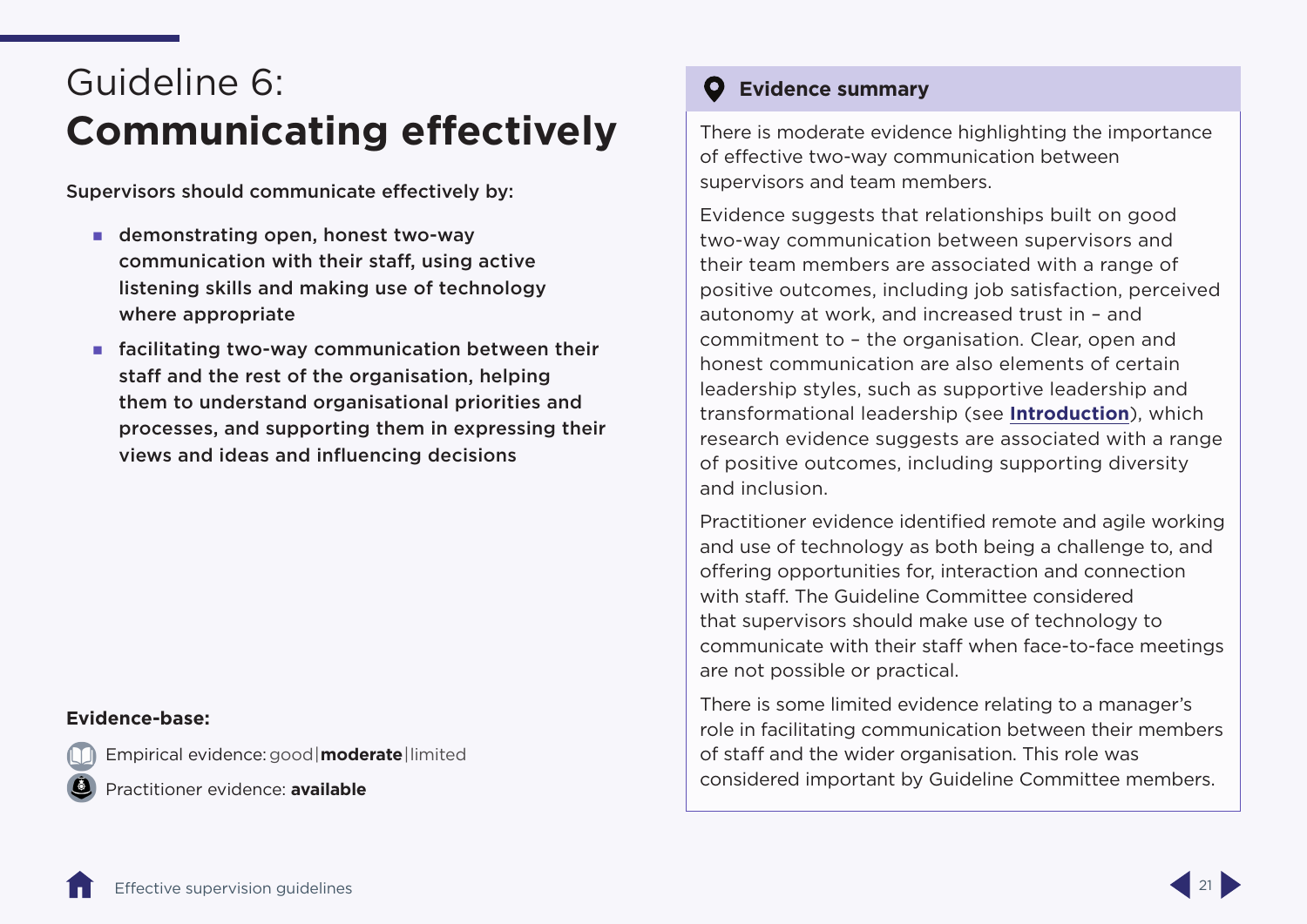Effective communication includes:

- setting clear direction and expectations
- **providing information, feedback and clear reasons** for decisions
- **a** adjusting communication style to the individual and the situation
- $\blacksquare$  showing a genuine interest in staff by actively listening to their views and concerns
- **putting yourself in the position of your staff by** seeking to understand their views and how they might be feeling
- $\Box$  adopting a non-judgemental approach when responding to staff views and needs
- **EXP** creating conditions where team members feel able to ask for feedback and support
- **E** being aware of the impact of your own body language and other non-verbal communication

There is a growing emphasis on the importance of ongoing conversation and reflective practice in the workplace (see **[Guideline 9](#page-30-1)**). Practitioner evidence suggests that these conversations can be formal or informal, structured or unstructured, and of varying lengths. In all cases, there should be an emphasis on frequent, ongoing two-way engagement with staff.

Supervisors have an important role in acting as a bridge between their staff and the wider organisation, and should ensure that they effectively communicate wider organisational expectations, priorities and changes. Supervisors should also provide support in identifying the appropriate people and processes that staff can use to get their own views and opinions heard by the wider organisation.

The following guidelines give more information on communicating in specific circumstances:

- **[Guideline 5: Building effective relationships](#page-21-1)**
- **[Guideline 8: Supporting wellbeing](#page-28-1)**
- **[Guideline 9: Supporting the delivery of](#page-30-1)  [good service](#page-30-1)**
- **[Guideline 10: Supporting professional discretion in](#page-32-1)  [decision making](#page-32-1)**

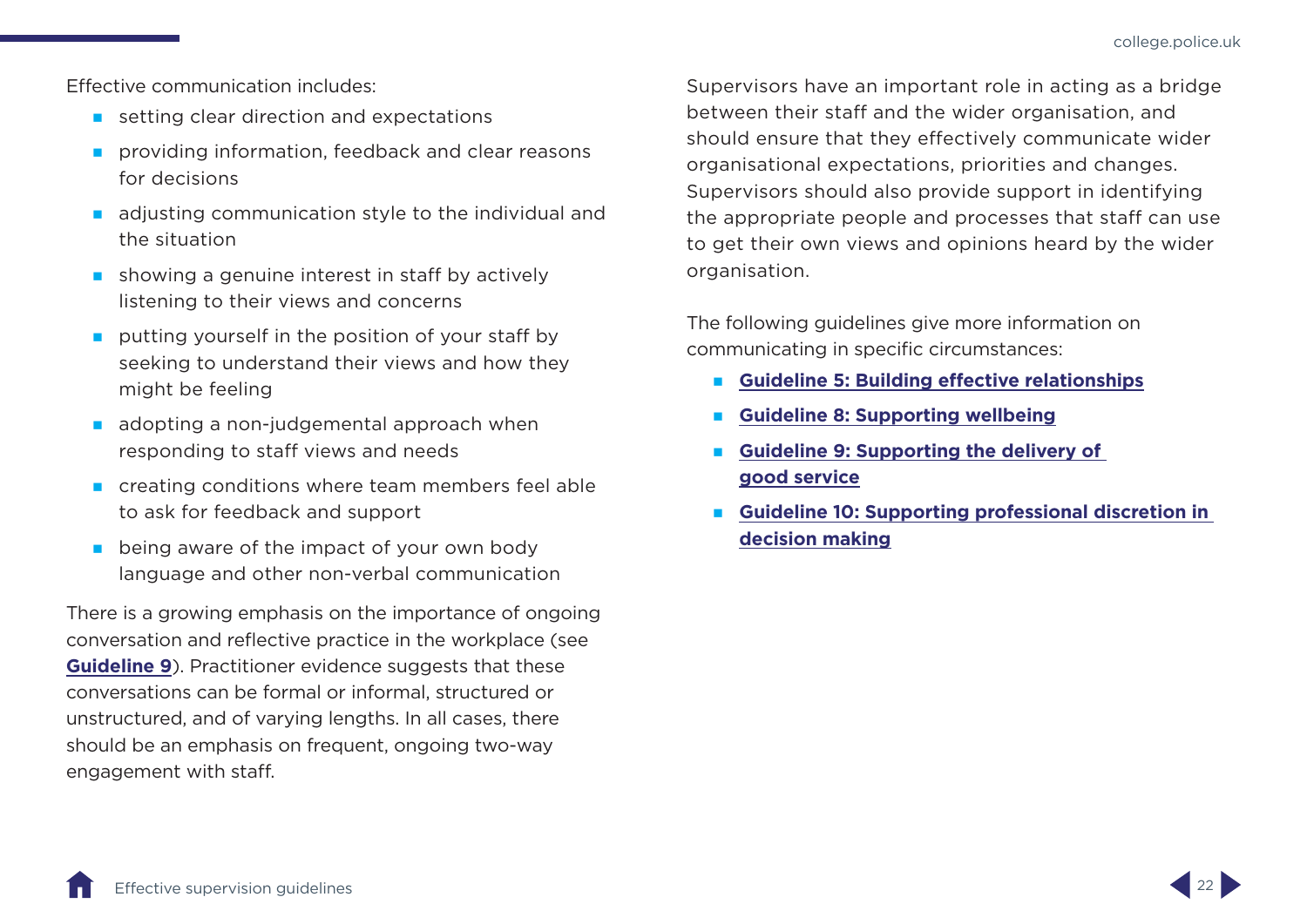# <span id="page-25-1"></span><span id="page-25-0"></span>Guideline 7: **Demonstrating fairness and respect**

Supervisors **must** treat all members of staff with fairness and respect. This includes:

- **EXTERN** being fair, consistent, transparent and inclusive in all interactions with staff
- valuing diversity, building inclusive teams, and taking into account the perspectives and lived experiences of people from a wide range of backgrounds
- $\blacksquare$  recognising difference and the associated differing needs of staff
- **E** actively seeking out the views of staff and adopting an open approach when responding to their views, concerns, needs and aspirations
- **PEDRICA** providing information, honest feedback and clear reasons for actions and decisions

### **Evidence-base:**

Empirical evidence:good | **moderate**| limited

Practitioner evidence: **available**

# **Evidence summary**

There is good evidence that links supervisor fairness to positive outcomes, such as increased job satisfaction, wellbeing, commitment, discretionary effort, motivation and feeling empowered. Supervisor fairness is also associated with a reduction in problem behaviours, such as destructive gossip and intentionally working slowly or obstructively. There is a large body of evidence demonstrating the importance of organisational justice, such as staff perceptions of fair decision making and respectful treatment by supervisors and senior leaders. Supportive leadership (see **[Introduction](#page-9-1)**), of which honesty and fairness is one element, has also been associated with a range of positive outcomes.

Evidence suggests that decision making that is open to employee input may contribute to positive outcomes, such as improved wellbeing and motivation. Providing information, feedback and clear reasons for decisions has also been found to be associated with positive outcomes.

The evidence covers the importance of fairness, consistency and transparency of support in relation to diversity and inclusion. Evidence from policing has highlighted that supervisors are less likely to deal with low-level matters of conduct at the earliest opportunity and proportionally when they involve officers from ethnic minority groups. The practitioner evidence identified that officers and staff with protected characteristics, as well as those who are not in traditional police officer roles (police staff, special constables and direct entry

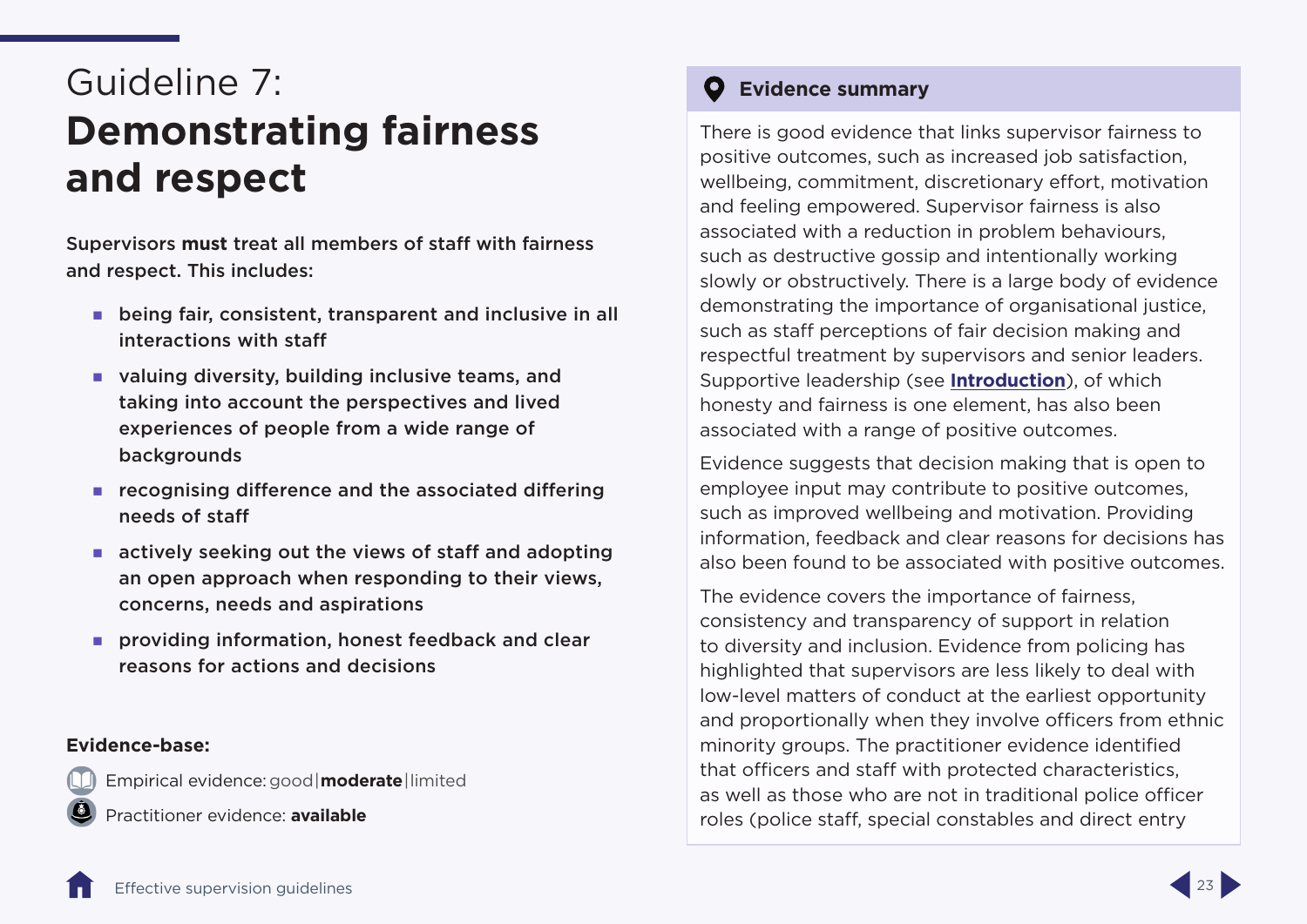officers), felt that they were treated unfairly at work. This perceived unfairness encompassed a wide range of issues, including:

- contributions being less recognised
- being treated with a lack of respect
- lack of support from supervisors
- $\blacksquare$  less access to professional development, specialist equipment and welfare support
- lack of structured career pathways
- direct discrimination

They reported that this affected their feelings of confidence and motivation, their trust in their supervisors and leaders, and whether they felt valued and part of a team.

The Equality Act 2010 legally protects people from discrimination in the workplace and in wider society. The Public Sector Equality Duty places an additional responsibility on public bodies to consider all individuals when carrying out their day-to-day work, and to have due regard to the need to:

- $\blacksquare$  eliminate discrimination
- advance equality of opportunity
- $\blacksquare$  foster good relations between different people when carrying out their activities

Supervisor fairness has a positive impact on staff attitudes and behaviour, as well as the extent to which staff identify with their force and its values. It is therefore essential that supervisors apply the principles in this guideline consistently when carrying out their work, making decisions or providing support to staff. This includes decisions and support in relation to:

- allocation of work
- agreement of leave and working hours
- access to learning, development and career opportunities
- $\blacksquare$  access to information, equipment and other resources
- **nanagement of performance and conduct**

Supervisors should reflect on how unconscious bias (see **[Guideline 2](#page-13-1)**) and stereotyping might influence their treatment of staff, as well as any related decision making. They should also consider taking actions to address any imbalance of opportunity or disadvantage that an individual with a protected characteristic might face.

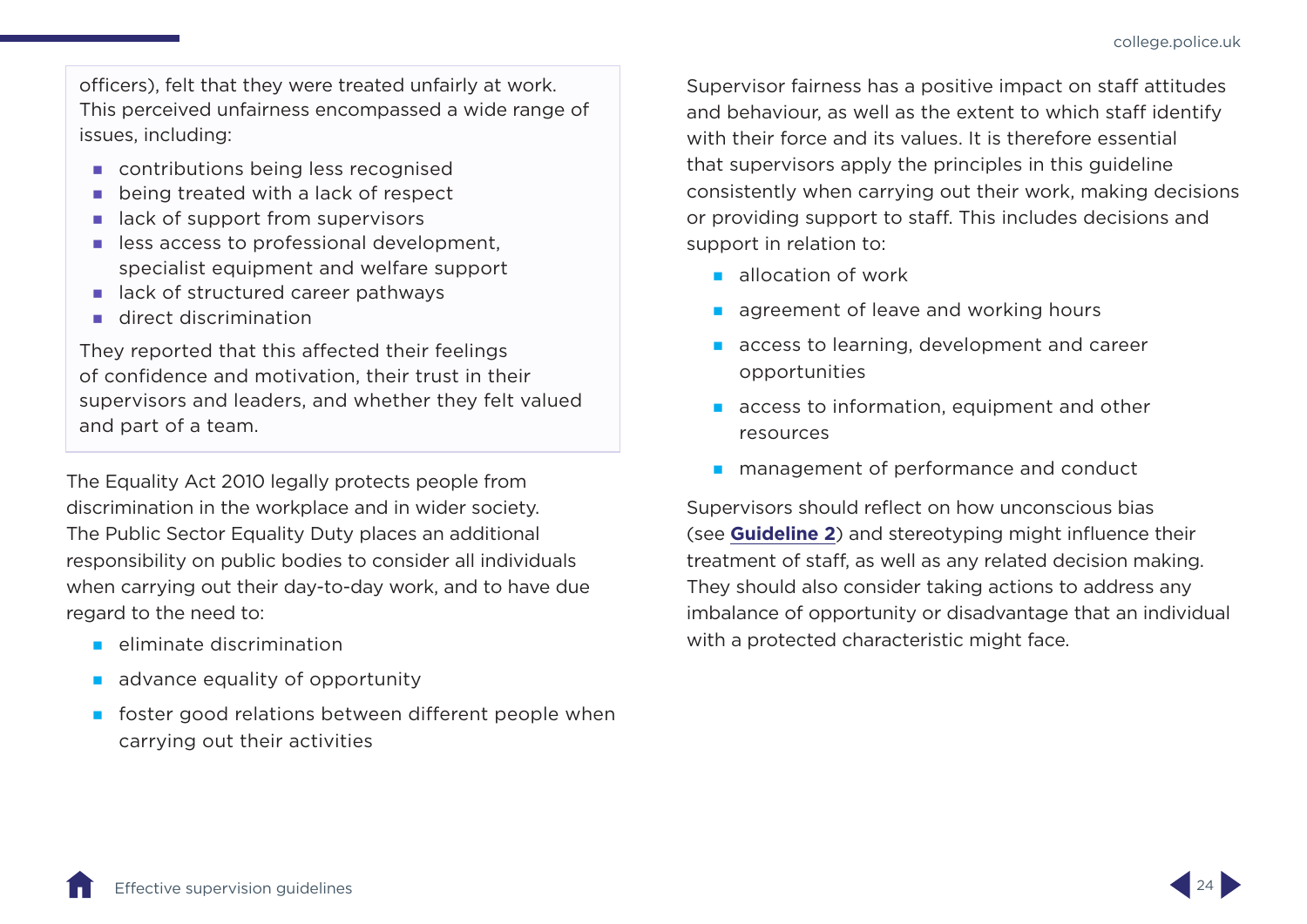Further guidance on communication, supporting staff to express their views, and giving feedback that will help foster fairness and respect and will help staff feel valued regardless of their background, identity, role or circumstances is contained in:

- **[Guideline 4: Acting as a role model](#page-18-1)**
- **[Guideline 5: Building effective relationships](#page-21-1)**
- **[Guideline 6: Communicating effectively](#page-23-1)**
- **[Guideline 9: Supporting the delivery of](#page-30-1)  [good service](#page-30-1)**

- **↗ [Code of Ethics](https://www.college.police.uk/ethics/code-of-ethics)**
- **↗ [Fair cop 2: Organisational justice, behaviour and ethical]([12:25] Rachael McKie
https://assets.college.police.uk/s3fs-public/2022-04/Fair-cop-2-%20organisational-justice-behaviour-and-ethical-policing.pdf

)  [policing]([12:25] Rachael McKie
https://assets.college.police.uk/s3fs-public/2022-04/Fair-cop-2-%20organisational-justice-behaviour-and-ethical-policing.pdf

)**

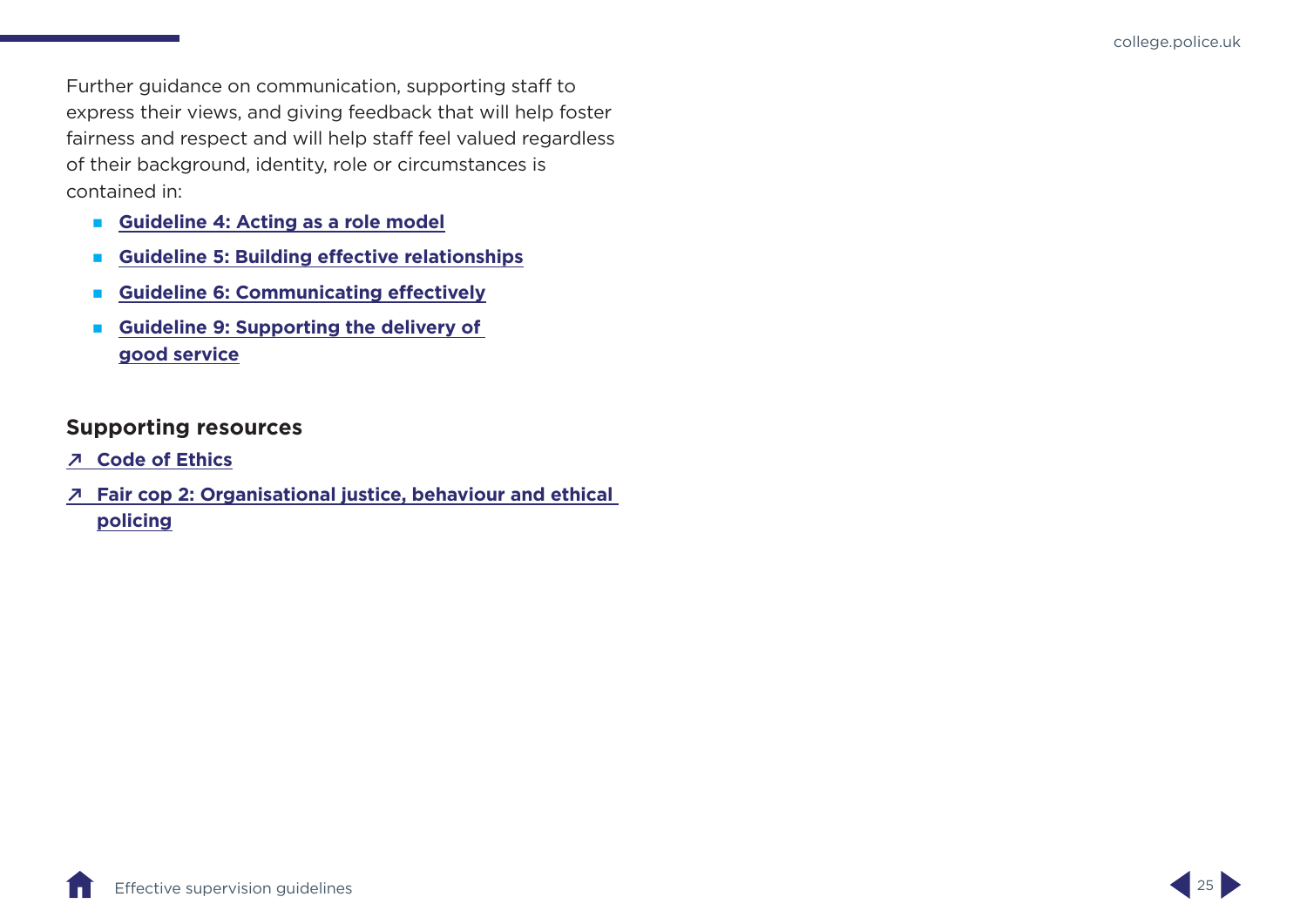# <span id="page-28-1"></span><span id="page-28-0"></span>Guideline 8: **Supporting wellbeing**

Supervisors should proactively support the wellbeing of their staff by:

- $\blacksquare$  identifying, understanding and responding to their staff's health and emotional needs, as well as their own
- **E** being aware of the internal and external support available
- $\blacksquare$  signposting staff to the most appropriate support and helping them to access it
- **EXECUTE:** ensuring that reasonable adjustments are put in place when required, to enable their staff to work safely

#### **Evidence-base:**

Empirical evidence:good | **moderate**| limited

Practitioner evidence: **available**

# **Evidence summary**

Overall, there is moderate evidence on the importance of supervisors supporting the wellbeing of their staff.

There is good evidence that supervisors supporting their team members' health and emotional needs is associated with the wellbeing of their staff, including improving self-esteem and reducing job stress and emotional exhaustion. The evidence suggests that a supportive attitude is particularly important in relation to mental health issues, due to cultural perceptions of the cynicism of some police leaders and the stigma of perceived weakness in policing culture. Inadequate support and insensitive responses from supervisors are perceived to damage morale, dedication and goodwill, and fail to destigmatise mental health issues.

Social support from supervisors has been associated with decreased burnout in both officers and staff, and with moderating the negative effects of violence against officers by the public. However, there was also evidence that supervisor support cannot fully mitigate against the negative effects of continually high job demands. Practitioner evidence suggested that the ability of supervisors to identify and signpost staff to other sources of support was also important.

There is limited evidence regarding the benefits associated with supervisors understanding and acting on their own health and emotional needs.

The research review identified one study that found a link between the wellbeing of a supervisor and the

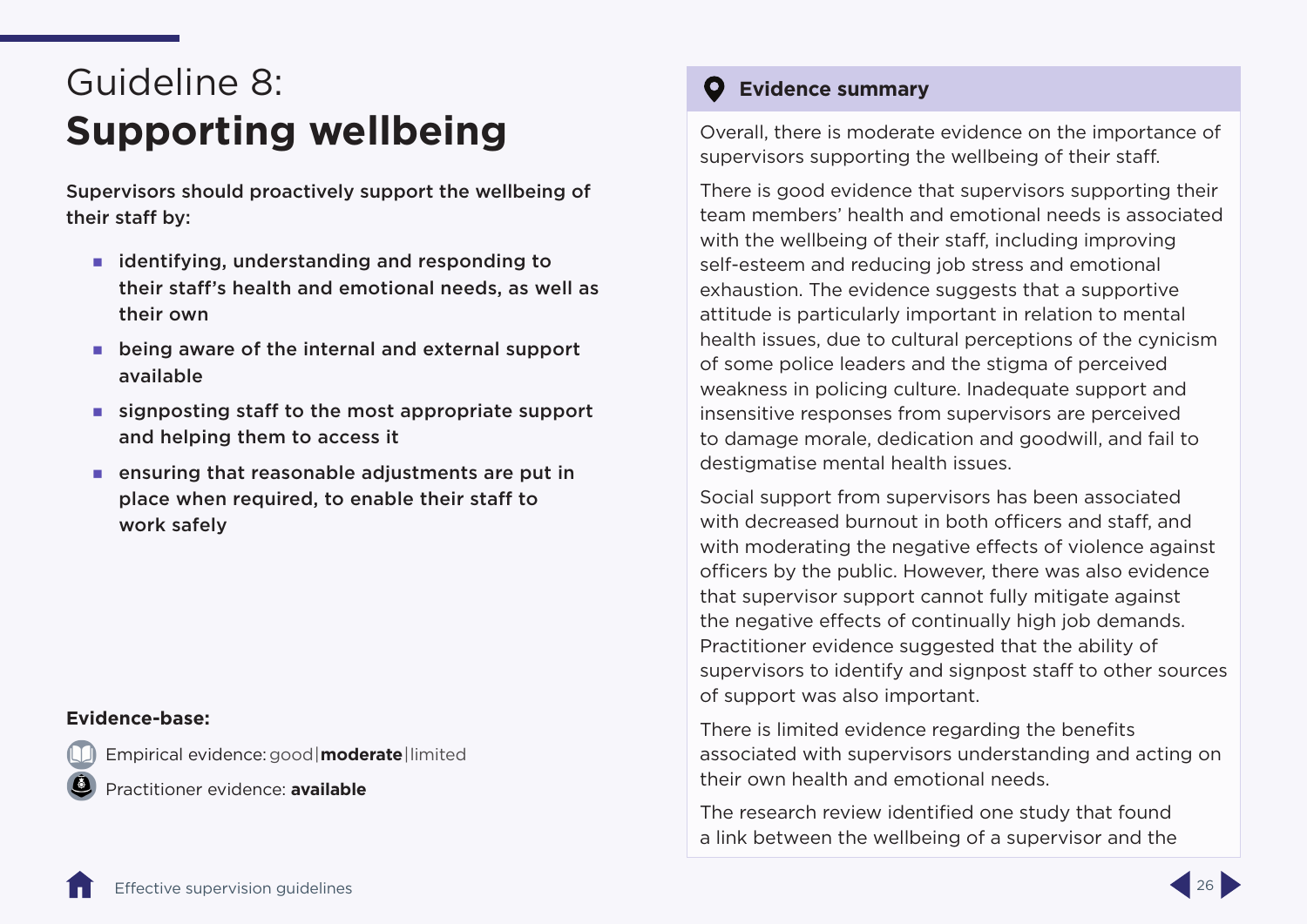wellbeing of their staff, although it was not clear how these influenced each other. The Guideline Committee felt strongly that a supervisor's ability to provide emotional and practical support to their staff was directly associated with their own health and wellbeing.

The **[Health and Safety at Work Act](http://www.hse.gov.uk/legislation/hswa.htm)** places a responsibility on employers to protect the health, safety and welfare of their employees. It also places a responsibility on employees to take care of their own health and safety, as well as the health and safety of others who may be affected by their actions at work. These duties include taking care of both physical and mental wellbeing.

The Equality Act 2010 also requires employers to make **[reasonable adjustments](http://www.gov.uk/reasonable-adjustments-for-disabled-workers)** to make sure that staff with disabilities, or with physical or mental health conditions, are not substantially disadvantaged when doing their jobs. All employees also have the legal right to request flexible working arrangements and for any requests to be reasonably considered.

Evidence suggests that staff who have supervisors who adopt a supportive style are likely to have better wellbeing in a range of ways, both at work and home. Support can be provided by:

- $\blacksquare$  showing a genuine interest in staff and how they might be feeling
- showing unselfish concern for the welfare of others
- **talking and actively listening to staff about their** wellbeing
- **E** being caring and supportive when dealing with personal or work issues
- **being flexible**
- **taking practical steps to help manage workload**
- $\blacksquare$  providing advice
- supporting staff to access professional or third-party advice and support

Staff wellbeing is also supported by the supervisory practices detailed in:

- **[Guideline 5: Building effective relationships](#page-21-1)**
- **[Guideline 6: Communicating effectively](#page-23-1)**
- **[Guideline 7: Demonstrating fairness and respect](#page-25-1)**
- **[Guideline 9: Supporting the delivery of](#page-30-1)  [good service](#page-30-1)**
- **[Guideline 10: Supporting professional discretion in](#page-32-1)  [decision making](#page-32-1)**

- **↗ [Oscar Kilo](https://oscarkilo.org.uk/)**
- **↗ [Mind Blue Light Programme](http://www.mind.org.uk/bluelight)**

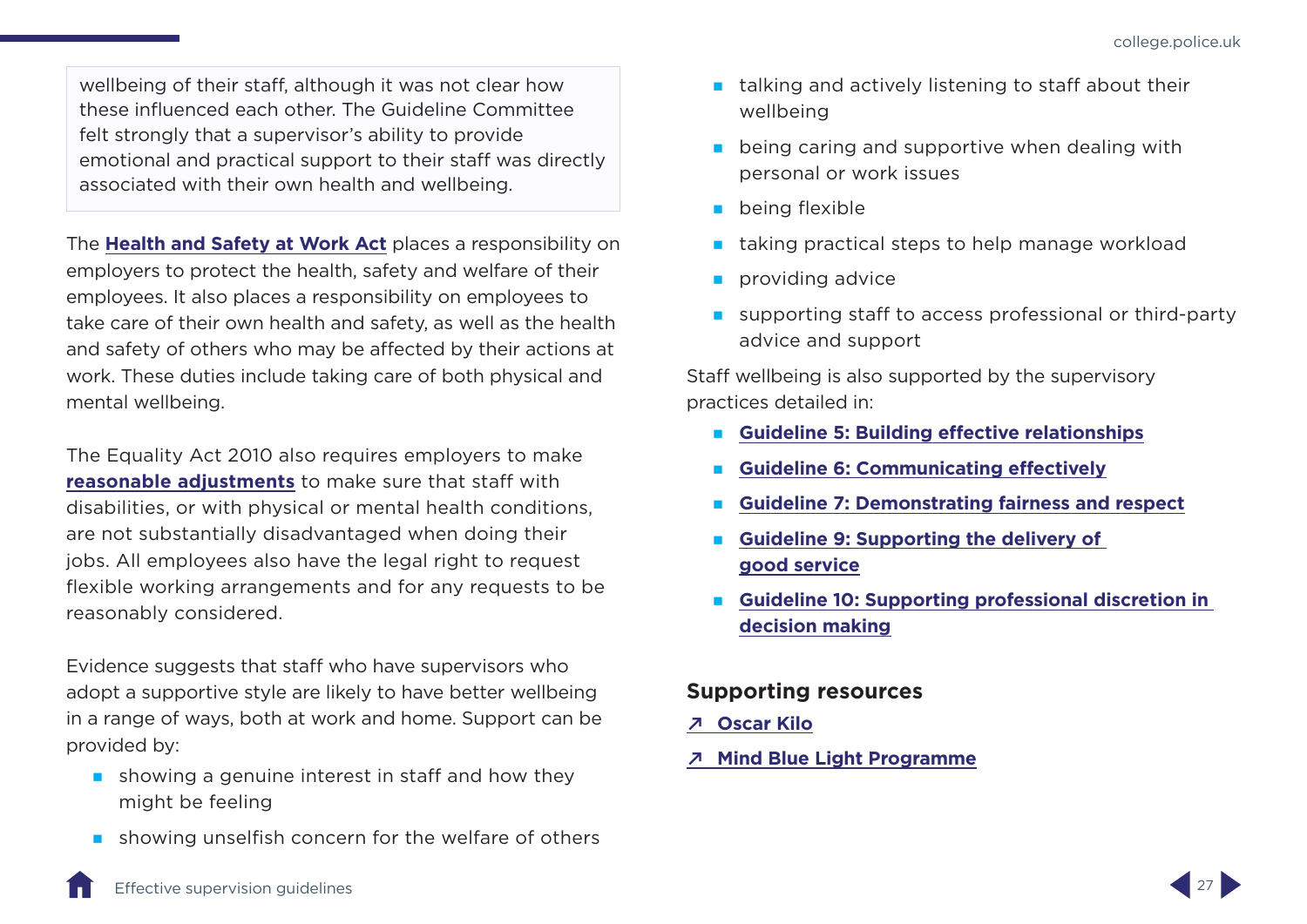# <span id="page-30-1"></span><span id="page-30-0"></span>Guideline 9: **Supporting the delivery of good service**

Supervisors should support staff to deliver a good service by:

- **E** being clear about what is expected of staff in their specific roles and their contributions to wider organisational objectives
- **PEDRIM** providing clear direction, support and assistance to help staff do their work
- $\blacksquare$  identifying, enabling and encouraging staff to take up opportunities for professional learning and development that support their individual career plans
- **having honest and open conversations, and using** reflective practice to encourage staff to consider their own performance, learning and how to improve
- **PEDITION IS NOTE** providing timely, specific and constructive feedback, acknowledging good work, discussing areas for development and addressing shortfalls in performance

### **Evidence-base:**

Empirical evidence:good | **moderate**| limited

Practitioner evidence: **available**

# **Evidence summary**

There was moderate evidence on the importance of supervisors providing support and assistance to staff to help them do their work (see **[Guideline 5](#page-21-1)**), which was associated with a range of positive outcomes, including increased employee job satisfaction, wellbeing, organisational commitment and improved performance. Evidence also identified a link between supportive and transformational leadership approaches by supervisors (see **[Introduction](#page-9-1)**) and positive employee performance outcomes, including generating extra effort, conscientiousness, motivation and engagement.

There is moderate evidence that has linked supervisory feedback with positive performance outcomes, with higher-quality feedback linked to higher organisational commitment. A combined perception of supervisor support and adequate feedback on performance has also been linked with better morale in police support volunteers.

Although there was limited supporting evidence in relation to some of these guidelines' areas of focus, particularly learning and development (see **[Guideline 2](#page-13-1)**), the Guideline Committee considered all aspects to be essential components of effective supervision. There were also substantial amounts of practitioner evidence around the perceived importance of supervisor–staff conversations to support wellbeing, learning and performance, as well as the ability to have difficult conversations with staff when necessary.

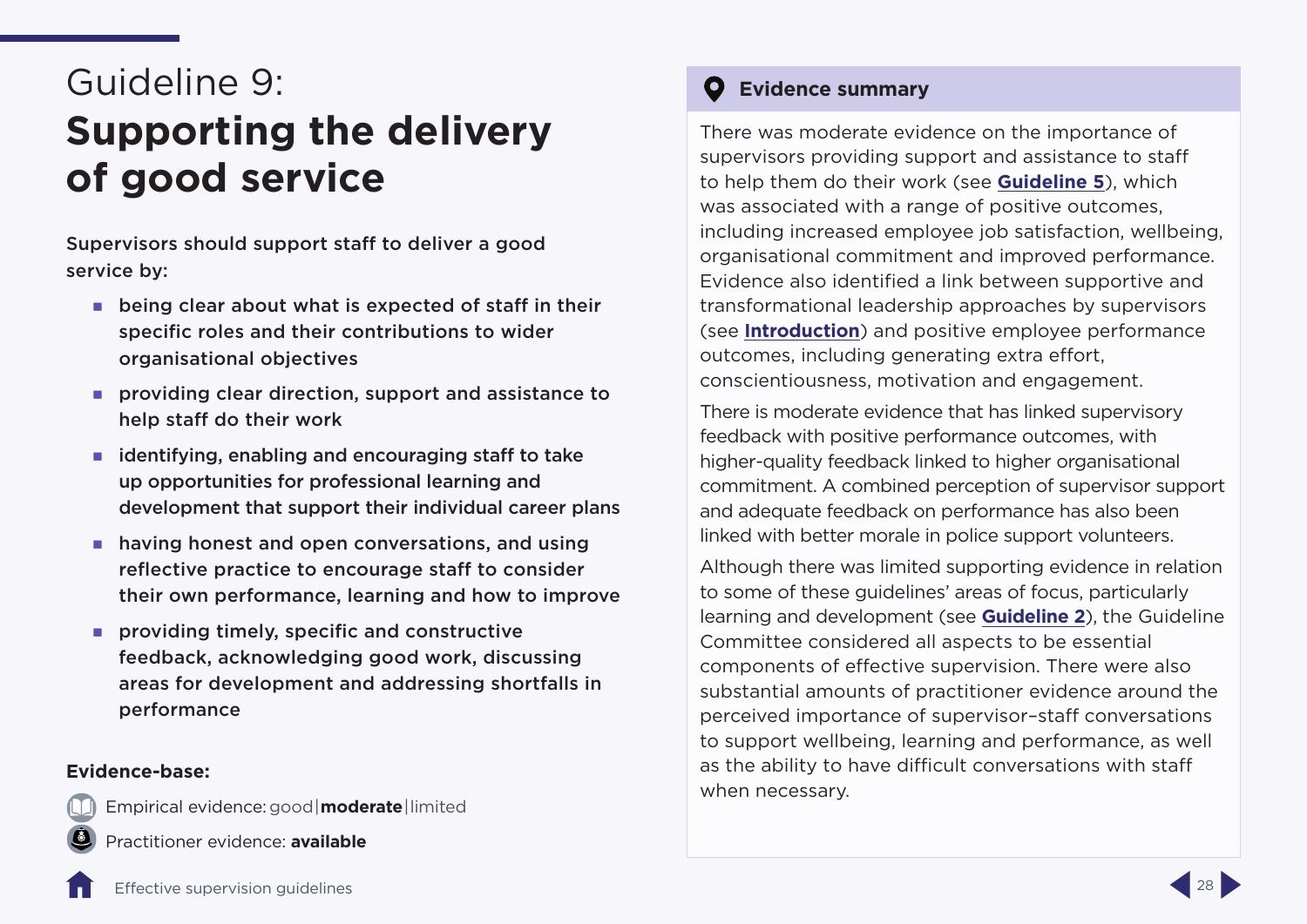### <span id="page-31-0"></span>**Performance conversations**

Supervisors should carry out a formal PDR with each member of their staff at least once a year, where objectives are set and performance is reviewed. Supervisors are also expected to have regular conversations with their staff about their performance, development and wellbeing. These conversations might be carried out through a range of different methods, on a one-to-one basis and/or in a team setting, and both formally and informally. Skilled supervisors can also use coaching conversations to support staff to think about their own development. The emphasis should be on frequent ongoing two-way engagement with staff.

## **Reflective supervision**

The use and benefits of reflective supervision are well established in clinical, social care and victim support services. Formal reflective supervision is provided for some specialist staff in forces, most often those working in high-stress environments to support their wellbeing, development and performance. It is also a requirement of the Reflective Practice Review Process, as set out in the **[Police \(Conduct\) Regulations](https://www.legislation.gov.uk/uksi/2020/4/made)  [2020](https://www.legislation.gov.uk/uksi/2020/4/made)**. Its purpose is to support staff to reflect on and discuss their work and their personal and professional responses.

Supervisors should consider adopting some of these approaches in their discussions with staff. Typically, a reflective supervision session will support staff to:

**E** engage in critical self-examination and reflect on their skills, performance and personal responses

- $\blacksquare$  identify performance issues and consider a range of approaches
- **develop skills and expand knowledge through** discussion, review and positive challenge
- **Consider future training and development needs**
- discuss home life, personal issues and wellbeing, where these have an impact on performance or vice versa

- **↗ [Resources for reflective practice](https://assets.college.police.uk/s3fs-public/2020-11/Resources_for_reflective_practice_v1_0.pdf)**
- **↗ [Professional Development Review](https://www.college.police.uk/career-learning/career-development/professional-development-review-pdr)**
- **↗ [Continuing Professional Development](https://www.college.police.uk/career-learning/career-development/CPD)**
- **↗ [Career Pathways](https://www.college.police.uk/career-learning/career-development/career-pathways)**

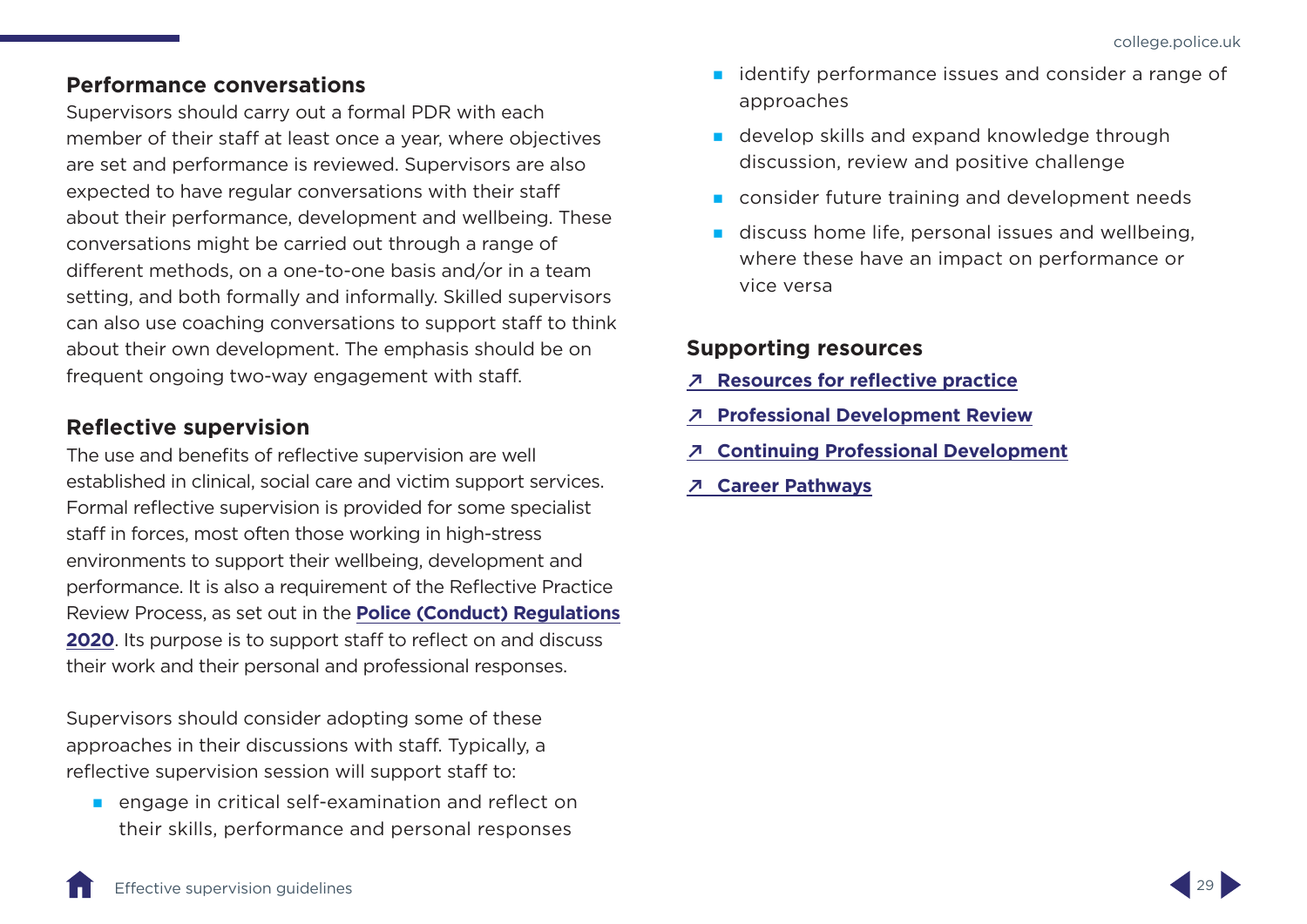# <span id="page-32-1"></span><span id="page-32-0"></span>Guideline 10: **Supporting professional discretion in decision making**

Supervisors should encourage their staff to recognise where they can use their professional judgement and explore new and different ways of working by:

- supporting staff to develop the skills to improve their decision making
- **helping staff to reflect on, and learn from,** experience
- **EXECUTE 2018 12 Interest 2018 12:33 12:34 12:35 12:36 12:36 12:36 12:36 12:36 12:36 12:36 12:36 12:36 12:36 12:36 12:36 12:36 12:36 12:36 12:36 12:36 12:36 12:36 12:36 12:36 12:36 12:36 12:36 12:36 12:36 12:36 12:36 12:36** discretion where appropriate

# **Evidence summary**

There was good research evidence suggesting a positive association between allowing discretion and staff wellbeing, job satisfaction and commitment. Research from other sectors also identified a link between influencing decisions at work and lower risk of burnout.

Enabling empowerment of team members is a feature of supportive leadership (see **[Introduction](#page-9-1)**), which is associated with a range of positive staff outcomes, including higher levels of wellbeing, ethical behaviour, discretionary effort, engagement, emotional energy and job satisfaction. Empowering approaches, such as supporting, recognising, delegating and consulting, are also shown to be positively associated with wellbeing, job satisfaction, commitment, performance, conscientiousness and employees feeling able to give constructive ideas and opinions.

Practice evidence suggested that staff wanted to be creative and try new ways of working, but often felt restrained from doing so by the organisational culture.

#### **Evidence-base:**

Empirical evidence:good | **moderate**| limited

Practitioner evidence: **available**

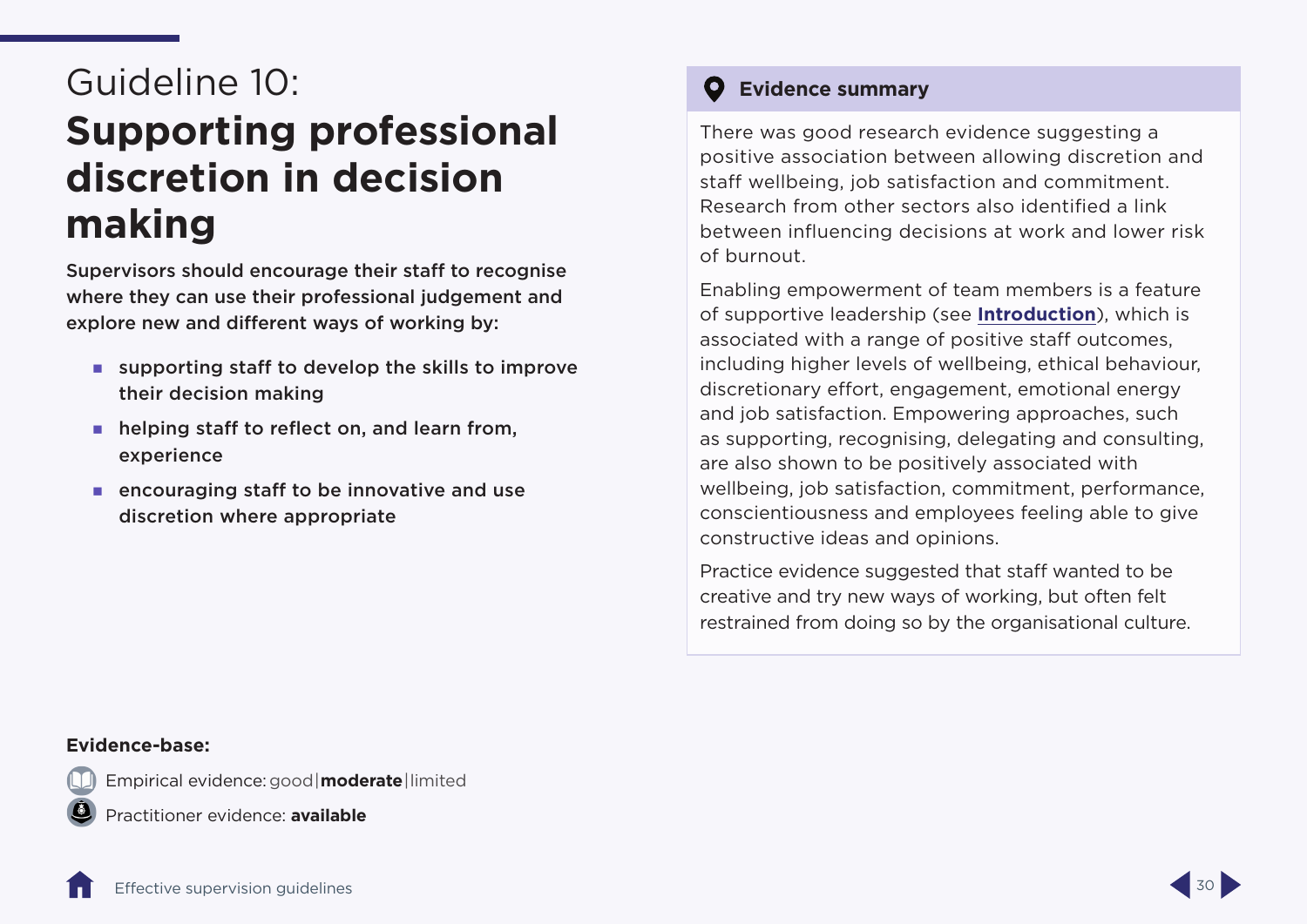Supervisors should support their staff to use the **n[ational decision model](https://www.college.police.uk/app/national-decision-model)** to enable them to make informed and ethical decisions. Supervisors should also use the model to review decisions and actions with their staff, and to promote learning. Supervisors should also consider the use of reflective practice to support staff to reflect on and learn from their own experiences (see **[Guideline 9](#page-30-1)**). The **[Police \(Conduct\) Regulations 2020](http://www.legislation.gov.uk/uksi/2020/4/made)** encourage a culture of continuous self-reflection and learning.

- **↗ [Code of Ethics](https://www.college.police.uk/ethics/code-of-ethics)**
- **↗ [The Seven Principles of Public Life](https://www.gov.uk/government/publications/the-7-principles-of-public-life)**
- **↗ [Knowledge Hub](https://knowledgehub.group/)**